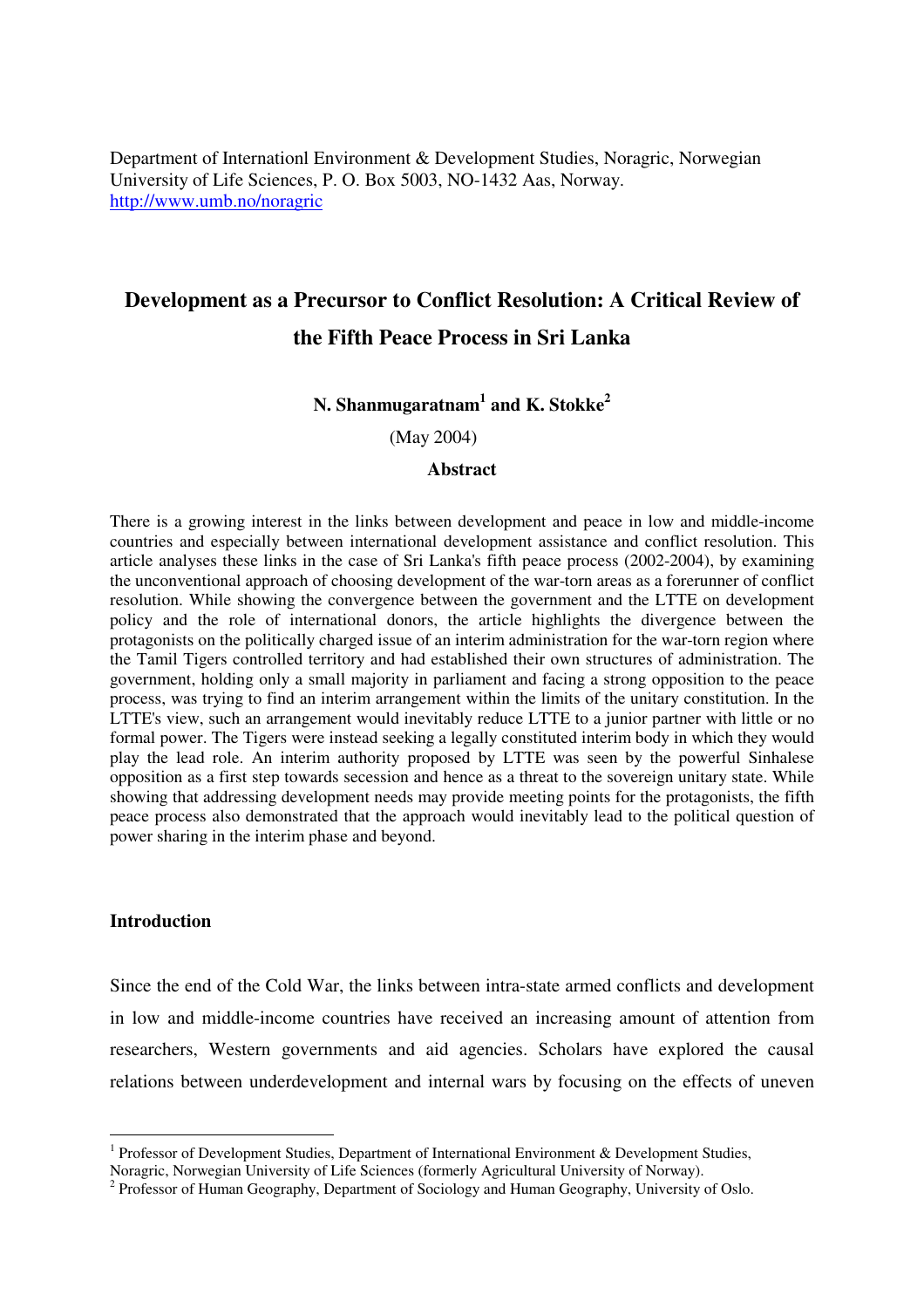access to social and economic resources, opportunities and political power. The importance of ethno-nationalist movements and elites in constructing, transforming and politicising these inequalities in order to mobilise support for armed struggle in multi-ethnic societies has also been a major focus of several studies. At the same time, development aid has undergone a partial shift from 'working around conflict' (i.e. providing development aid without taking conflicts into account), through 'working in conflict' (i.e. offering humanitarian relief and development aid in a conflict-sensitive manner), to 'working on conflict' (i.e. providing development assistance which aims to reduce and manage conflicts) (Goodhand 2000, Japan Bank for International Cooperation 2003). Multilateral agencies and major donor nations are increasingly concerned with crafting transitions from war to peace in order to mainstream 'post-conflict' development. Peace, understood in the minimalist sense as 'absence of warfare' (Uyangoda and Perera 2003), has been added to the conditionalities of development assistance to countries with internal wars.

The peace conditionality, which links development assistance with conflict resolution, has opened up spaces for donors to be active stakeholders in peace processes in aid-dependent countries. There is no doubt that this external imperative has induced if not compelled governments to seek political solutions to intra-state armed conflicts. However, the dynamics of a peace process and the likelihood of it succeeding in linking development to peacebuilding would seem to be primarily dependent on internal factors. Dominant discourses on conflict resolution focus on the willingness of the protagonists to jointly explore mutually acceptable compromises, and on the level of trust they have been able to build between them. Going beyond this focus on trust and peace agreements between different political elites, we will emphasise the interests, strategies and relative strengths of the political forces supporting or opposing the peace process and their changes over time as being particularly critical. It can reasonably be assumed that using development (in the form of rehabilitation and reconstruction) as a forerunner of conflict resolution alters the interests and relative strengths of stakeholders in the peace process. A common expectation is that normalisation of everyday life will moderate the views and strategies of nationalist forces on both sides of a conflict. However, this use of development as a means of facilitating conflict resolution could also precipitate problems which endanger the continuity of a peace process. Such risks are likely to be high where the negotiating protagonists are unable to agree on the priorities of development or the extent of power sharing and its modalities in the interim phase. This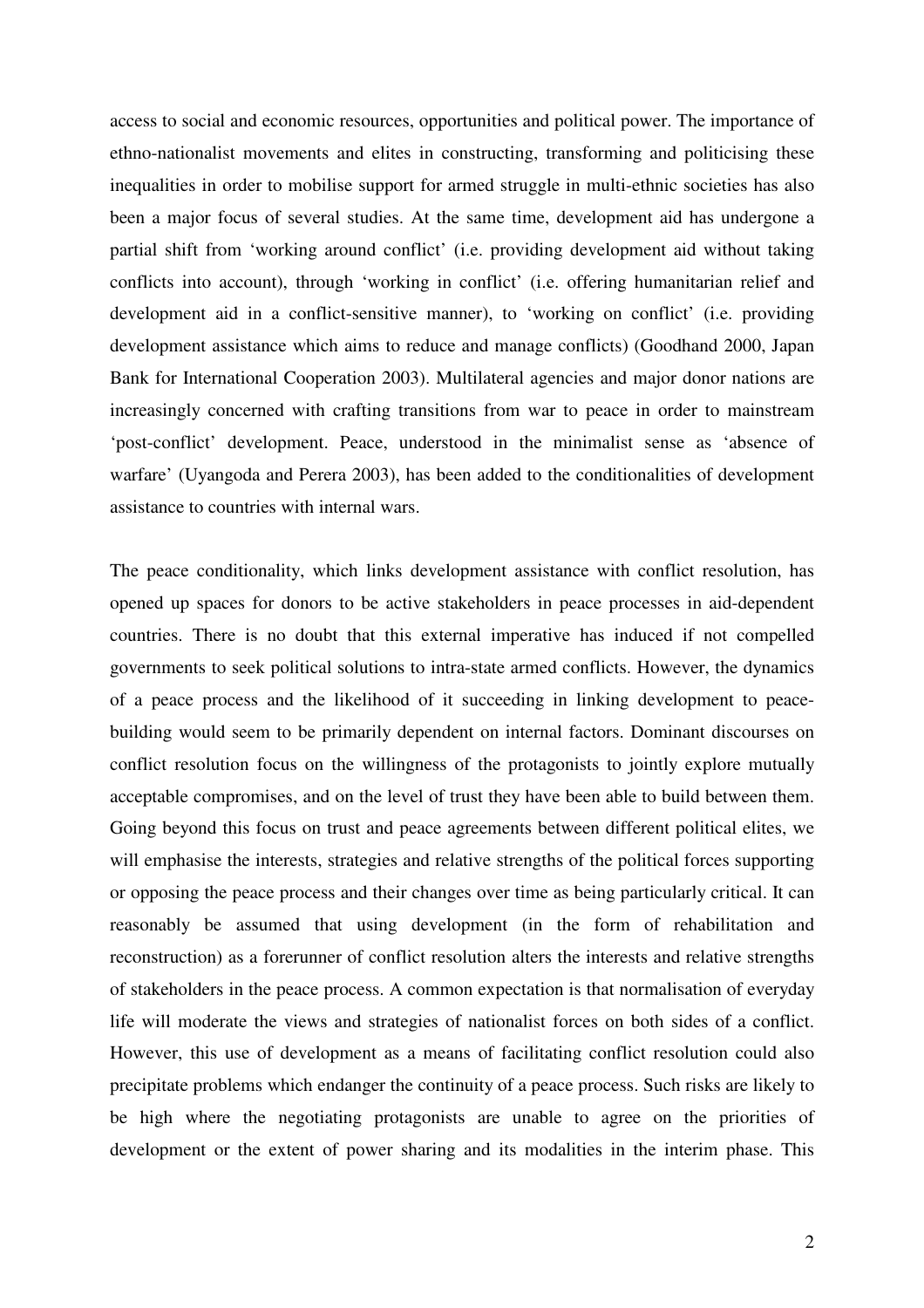situation can lead to an irreversible impasse in an environment in which the forces opposed to the peace process have gained the upper hand.

Sri Lanka's fifth peace process, which began shortly after the general elections in December 2001 and ended with the change of government at the general elections of April 2004, provides a relevant case to examine this new approach to peacebuilding. The peace process materialised in a conjuncture characterised by a combination of external imperatives and internal compulsions. The internal compulsions set the stage for a change of government in favour of a new peace process in 2001. This was followed by a Ceasefire Agreement (CFA) between the newly elected United National Front (UNF) government and the Liberation Tigers of Tamil Eelam (LTTE) in February 2002. The LTTE has been fighting for a separate Tamil state in the north-east (NE) of the country since 1983, but was now willing to consider a federal alternative to secession. The ceasefire was facilitated by the government of Norway, which also undertook the main responsibility of setting up a monitoring mission consisting of Nordic and Lankan members. The peace process had the blessings of the US, Japan, India, the European Union and other countries which have provided development assistance to Sri Lanka. The World Bank and the IMF, whose development policy prescriptions successive Sri Lankan governments have been following since August 1977, also welcomed the peace process.

One major achievement of the fifth peace process was the agreement reached between the government of Sri Lanka (GOSL) and the LTTE at the first round of talks in Thailand in September 2002 to jointly address the immediate humanitarian and rehabilitation needs in the war-torn NE of the country, while pursuing a negotiated political solution to the national question. The protagonists also agreed to jointly establish an appropriate interim mechanism to plan and implement development projects in the NE. The decision to take concrete steps towards normalising civilian life was endorsed by the donors who participated in the emergency donor conference in Oslo on 2 December 2002. The Oslo conference gained special significance due to another noteworthy achievement: the agreement between the protagonists to explore a federal solution based on the concept of 'internal self-determination' of the Tamils of the NE. This was a clear indication that the LTTE was prepared to give up its demand for secession ('external self-determination') and that the GOSL was willing to consider constitutional reforms to accommodate a federal system of devolution and powersharing. $<sup>1</sup>$ </sup>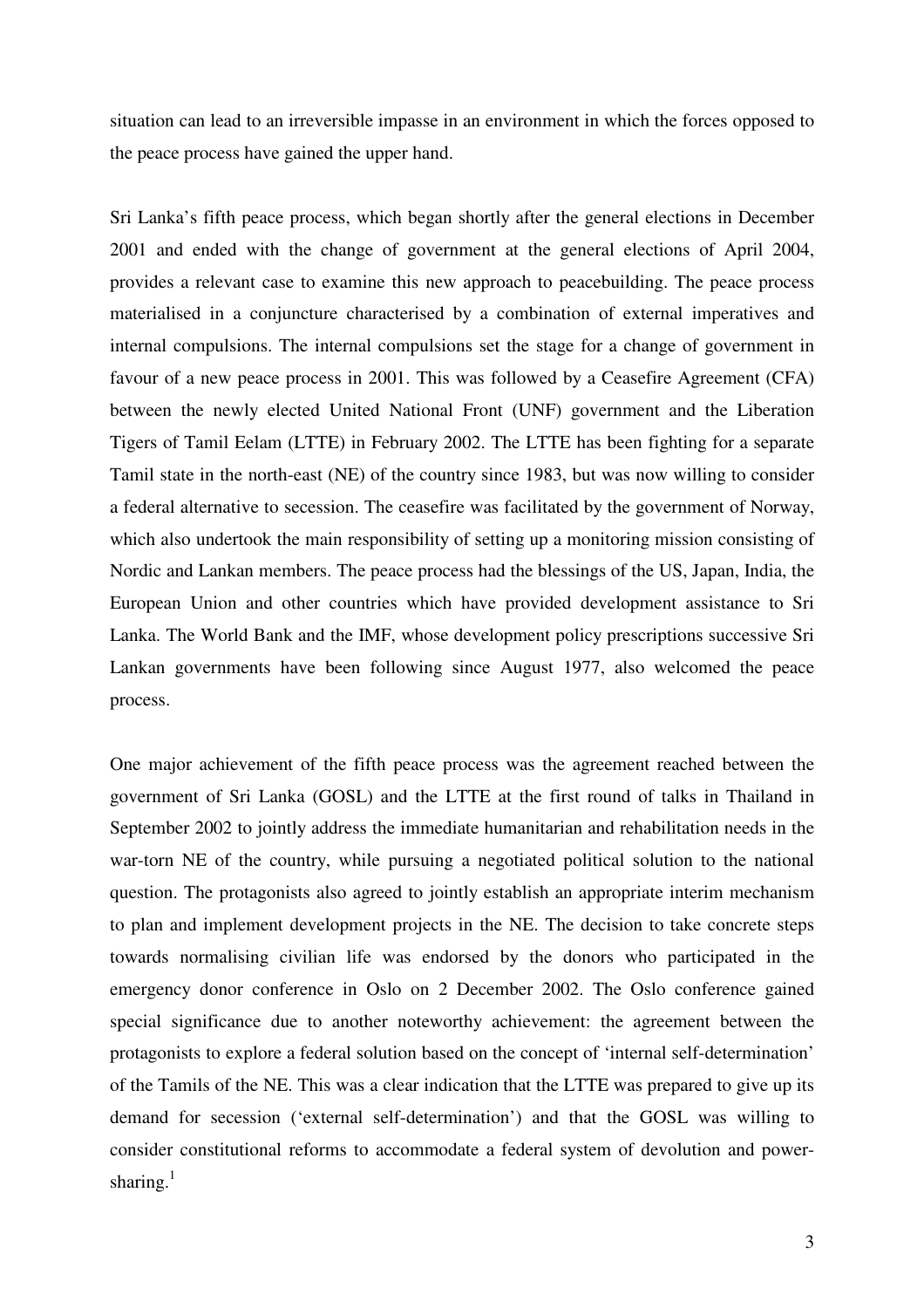However, in the talks that followed, the search for a mutually acceptable interim administration turned out to be problematic, in that it served as a source of new differences between the two sides. The situation was further complicated when the LTTE was excluded from a donor conference held in Washington in April 2003 because it remained banned by the US as a 'terrorist' organisation. On 21 April, the LTTE's chief negotiator Anton Balasingham wrote to the Prime Minister that his organisation was temporarily withdrawing from the peace talks because of its exclusion from the donor conference, the non-implementation of agreedupon measures and the continued sufferings of the displaced Tamils. He also informed the government that the LTTE would not be participating in the major donor conference on Sri Lanka to be held on 8-9 June 2003 in Tokyo.

While the peace process stalled, the ceasefire continued to hold. After rejecting three government proposals for an interim administration as inadequate, the LTTE forwarded its own proposal for an interim self-governing authority (ISGA) in October 2003. However, the Tigers' initiative failed to revive negotiations, as the president used her constitutional powers to dismiss three key ministers (defence, media and internal security) a few days after the ISGA proposal was submitted and to dissolve parliament in February 2004, thereby bringing the stalled fifth peace process to an abrupt end. Before that, the president had accused the UNF of conceding too much to the LTTE and jeopardising national security and sovereignty. The president's actions reflected the culmination of what came to be known in Sri Lanka as the 'crisis of cohabitation' between the president and the prime minister.

This article critically examines the peace process with reference to the rather unconventional approach of beginning with the development of the war-torn areas before addressing the core issues of the conflict. While showing the close convergence between the government and the LTTE on basic premises of development policy and the role of the donors, we examine the divergence between the two parties on the politically charged issue of interim administration. The government, while expressing a willingness to be flexible, was trying to find an interim arrangement within the limits of the unitary constitution of Sri Lanka. In the LTTE's view, such an arrangement would inevitably privilege the GOSL and reduce the LTTE to a junior partner with little or no formal power. Instead, the LTTE sought a legally constituted body in which it would enjoy adequate power and authority to play a leading role, relying mainly on its own organisational structures while drawing on the technical capacities of state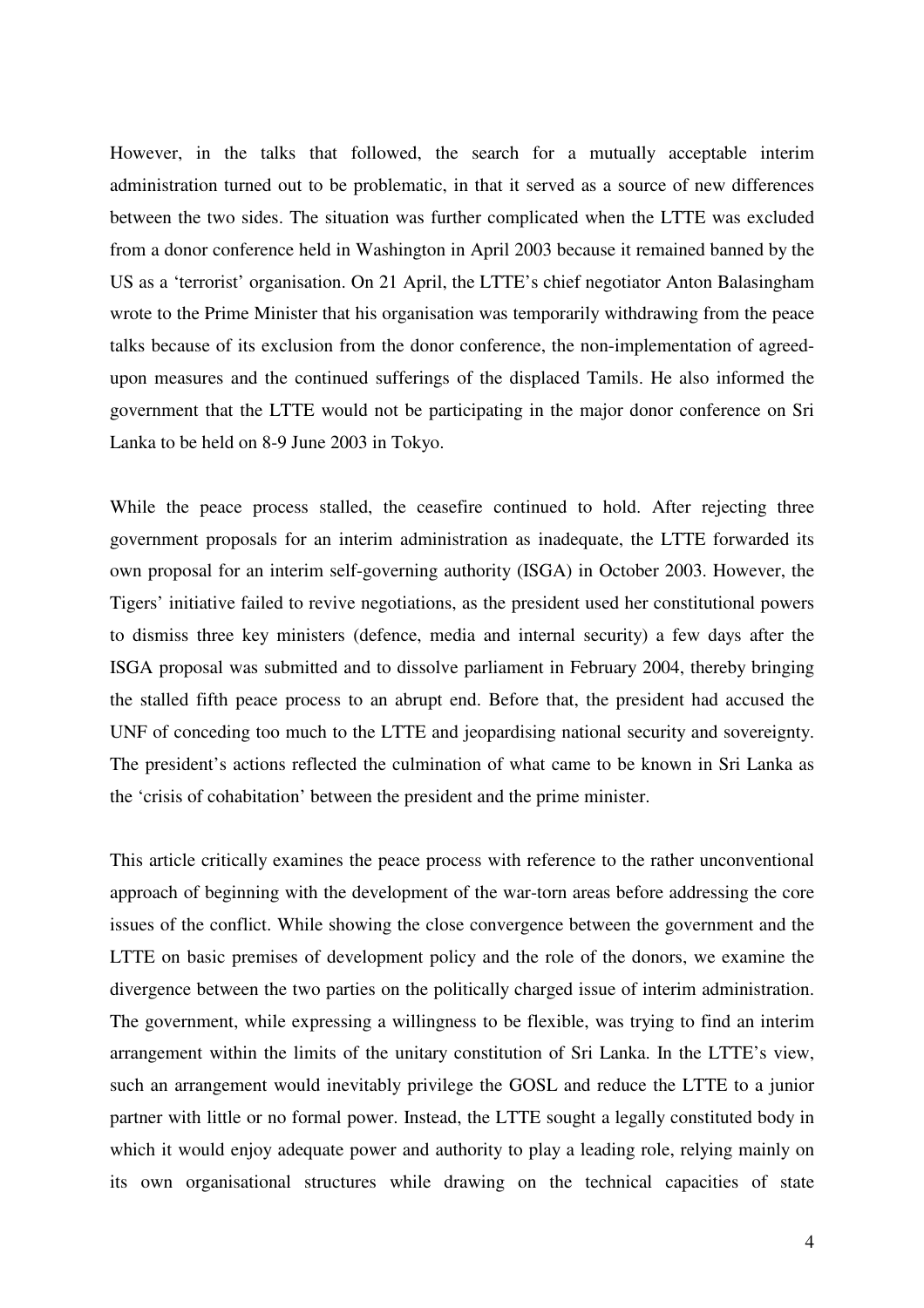institutions. The Sri Lankan constitution did not seem to have the flexibility to meet this demand, and the government did not seem to be prepared to consider any possible extraconstitutional options. Moreover, the president was totally opposed to the idea of an interim administration for the NE. Another factor that seriously affected the relationship between the negotiating parties was the LTTE's perception of being internationally marginalized by the government. Threatened by a widening rift between the government and the Tigers and by the opposition forces at home, the peace process seemed to be ineluctably sliding towards an impasse. The dynamics of domestic politics, considerably influenced by the peace process itself, were transforming the conjuncture that enabled it. The international stakeholders, dangling the carrot of development aid, tried in vain to get the protagonists back to the negotiating table. In the meantime, the humanitarian and development challenges in the NE escalated due to the voluntary return of thousands of displaced people and the rising needs of livelihood revival by the non-displaced and the returnees.

## **The Fifth Peace Process in Context**

Sri Lanka's recent peace process followed on the heels of four previous unsuccessful attempts at conflict resolution through negotiations: the Thimpu Talks in 1985, the Indo-Lanka Accord in 1987, the Premadasa-LTTE talks in 1989-90 and the Kumaratunga-LTTE talks in 1994-95. The fifth peace process was characterised by four distinct features: (1) the existence of dual power with a certain parity of status in the NE; (2) the recognition of the LTTE as the representative of the Tamil people, (3) the internationalisation of the peace process, and (4) the sequencing of developmental, administrative and constitutional issues.

First and foremost, the fifth peace process was based on a degree of military parity of status between the LTTE and the GOSL and the existence of dual power in NE Sri Lanka. $2$  The war that resumed after the collapse of the fourth peace process in April 1995 developed as a conventional war for territorial control. The LTTE had emerged from their guerrilla background to become an efficient military machine capable of inflicting substantial damages on the government in both economic and military terms. After the successful capture of Jaffna from the LTTE in October 1995, all major military operations launched by the government were disastrous failures. Demoralisation was high within the state's armed forces, as evidenced by the high rates of desertion. The government's efforts to recruit new soldiers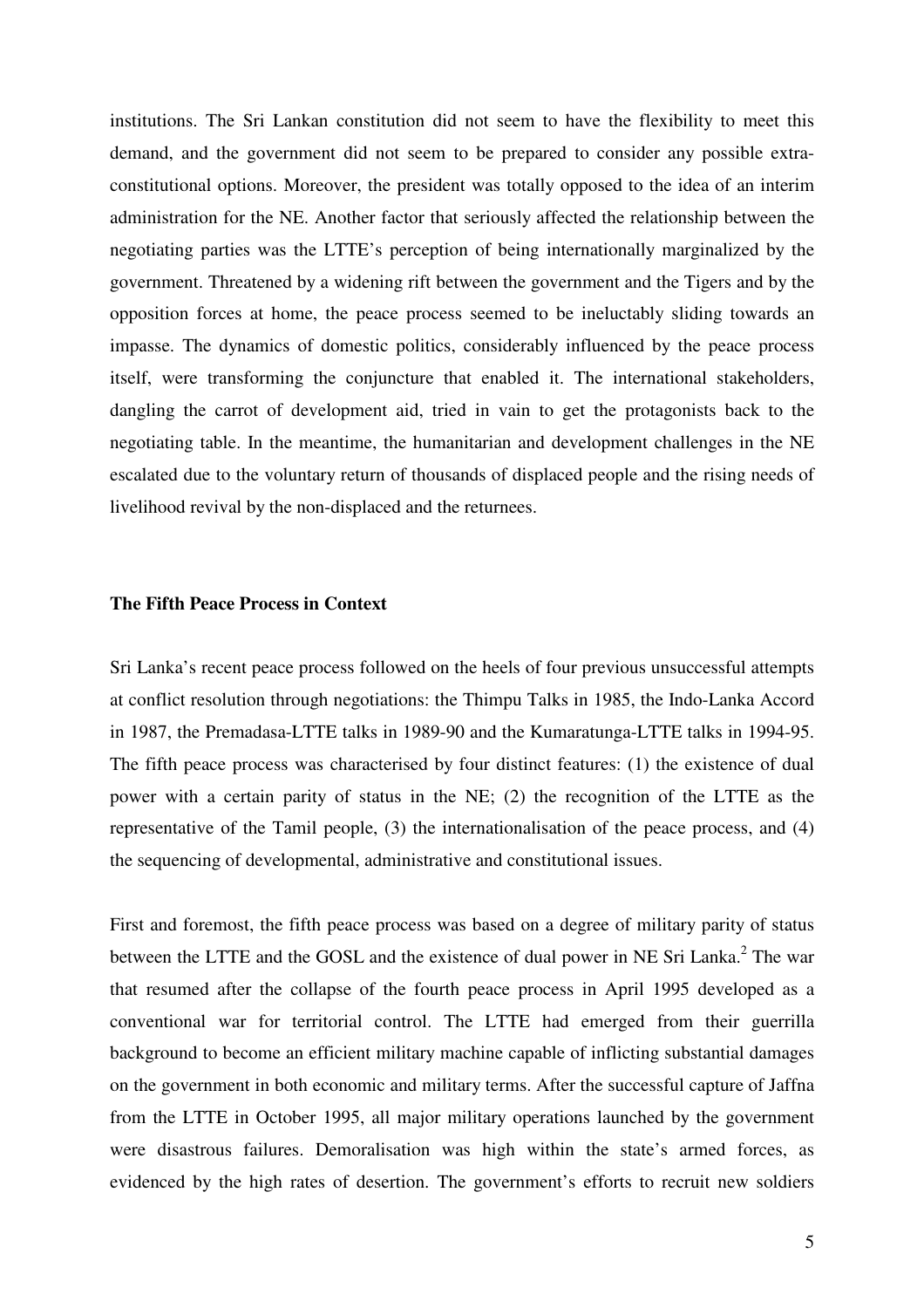since 1997 were also not successful, in spite of the offers of increased salaries and fringe benefits.<sup>3</sup> An opportunity for a new peace process did arise towards the end of 2000, when the LTTE leader Velupillai Pirapaharan announced in his Martyr's Day speech in November that the LTTE was prepared for unconditional talks. At the same time, Norway had just taken up its role as facilitator at the invitation of President Kumaratunge. The LTTE unilaterally declared a ceasefire in December 2000 and extended it up to April 2001, but the government was not prepared to reciprocate this gesture. On the contrary, the President declared on 24 April that the government was determined to pursue the military option and continue the war against the Tigers. However, by the latter half of 2001, the LTTE had won a series of major victories, brought large (though not contiguous) areas under its control and restored a military balance of power. Having enhanced their bargaining position through these military victories and through consolidation of their political and administrative structures in the captured areas and beyond, the Tigers announced that they were ready for unconditional talks. Indeed, it was a situation of dual power in the NE, with the LTTE being able to extend its power by indirect means beyond the areas under its direct control into government-held territory.

However, the war had been very costly for the LTTE as well, mainly in terms of its fighting cadres, which it was finding harder to replenish than before. It appeared that both sides were fighting an unwinnable and costly war. Further, the LTTE felt compelled to pay attention to the deprivations suffered by the Tamil people due to the impact of the war on their livelihoods. In the south, several civil society organisations were actively campaigning for an end to the war, focusing on the costs of the war and the lost development opportunities.<sup>4</sup> All of these factors contributed to a new political conjuncture which favoured the initiation of a peace process. Ranil Wickremasinghe, the leader of the UNF and the opposition, seized the moment and launched a 'peace offensive' in the electoral campaign in 2001, followed by peace diplomacy through the Norwegian facilitators after the general elections.

Second, the fifth peace process has also been characterised by the recognition of the LTTE as the only negotiating partner representing the Tamils of the NE. The process has been constructed as bilateral talks between the LTTE and the UNF-government, organised as rounds of negotiations in Thailand and Oslo and followed by donor conferences in Oslo, Washington and Tokyo. The peace process institutionalised the LTTE as the de facto 'sole representative of the Tamil people'. This followed the precedent set by the third and fourth peace processes of involving the LTTE as the principal Tamil stakeholder,<sup>5</sup> but the military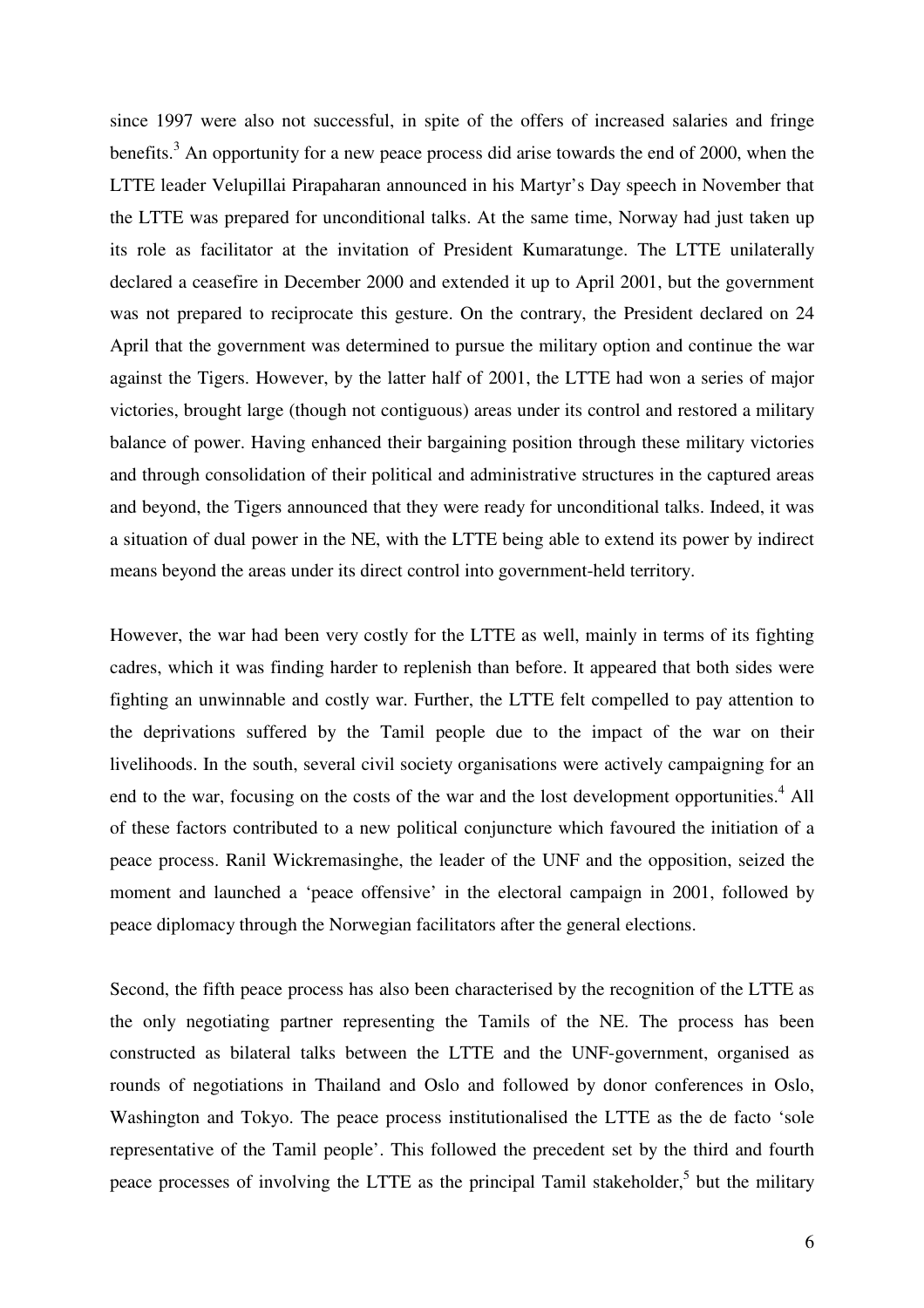and territorial position of the LTTE meant that the earlier asymmetry of power was replaced with a certain parity of status. However, the LTTE's position also meant that other Tamil forces in political and civil society were excluded from the negotiations. Most significantly, the Muslims – a largely Tamil-speaking community with a strong presence in the NE and an ambivalent relationship with the struggle for Tamil self-determination – were not granted any independent representation in the negotiations.

On the other side of the negotiating table, government representation turned out to be highly contentious. The presidential and parliamentary elections in 2000 and 2001 had created an unprecedented challenge of cohabitation between the UNF-government led by Prime Minister Ranil Wickremasinghe, and President Chandrika B. Kumaratunga, the leader of the Sri Lanka Freedom Party (SLFP), the main parliamentary opposition group. Although the president had formed her first government in 1994 on a promise to 'solve the ethnic conflict', had sought a negotiated solution to the conflict in 1995 and had proposed a constitutional reform for devolution of power to all provinces in 2000, intense personal and party rivalry for political power meant that the president and her party could create obstacles to the peace process. In addition to this came strong opposition from Sinhalese nationalist forces to negotiations with the LTTE, and especially to any substantial devolution of power to the Tamil-dominated areas. Foremost among these forces was the Janatha Vimukthi Peramuna (JVP), a radical nationalist party which had established itself as a third force in Sinhalese politics. Finally, the UNF-government itself had a weak political mandate, as it was forced to rely on minority parties to form a majority government and on the political opposition to pass any constitutional reform through Parliament. This meant that the government negotiators represented a weak government from a fragmented polity rather than a strong coalition for peace.

Third, the fifth peace process has been characterised by a significant involvement of a wide range of international actors. India played a key role in the first (1985) and second (1987) peace processes, as both mediator and patron to the Tamil organisations. These peace processes took place at the behest of India and without any serious commitment from the parties to the conflict. The second peace process, which produced the Indo-Lanka Accord and brought about the temporary merger of the Northern and Eastern Provinces into a single predominantly Tamil-speaking unit for the purposes of devolution of power, turned into an armed conflict between the LTTE and the Indian Peace Keeping Force (IPKF). Following this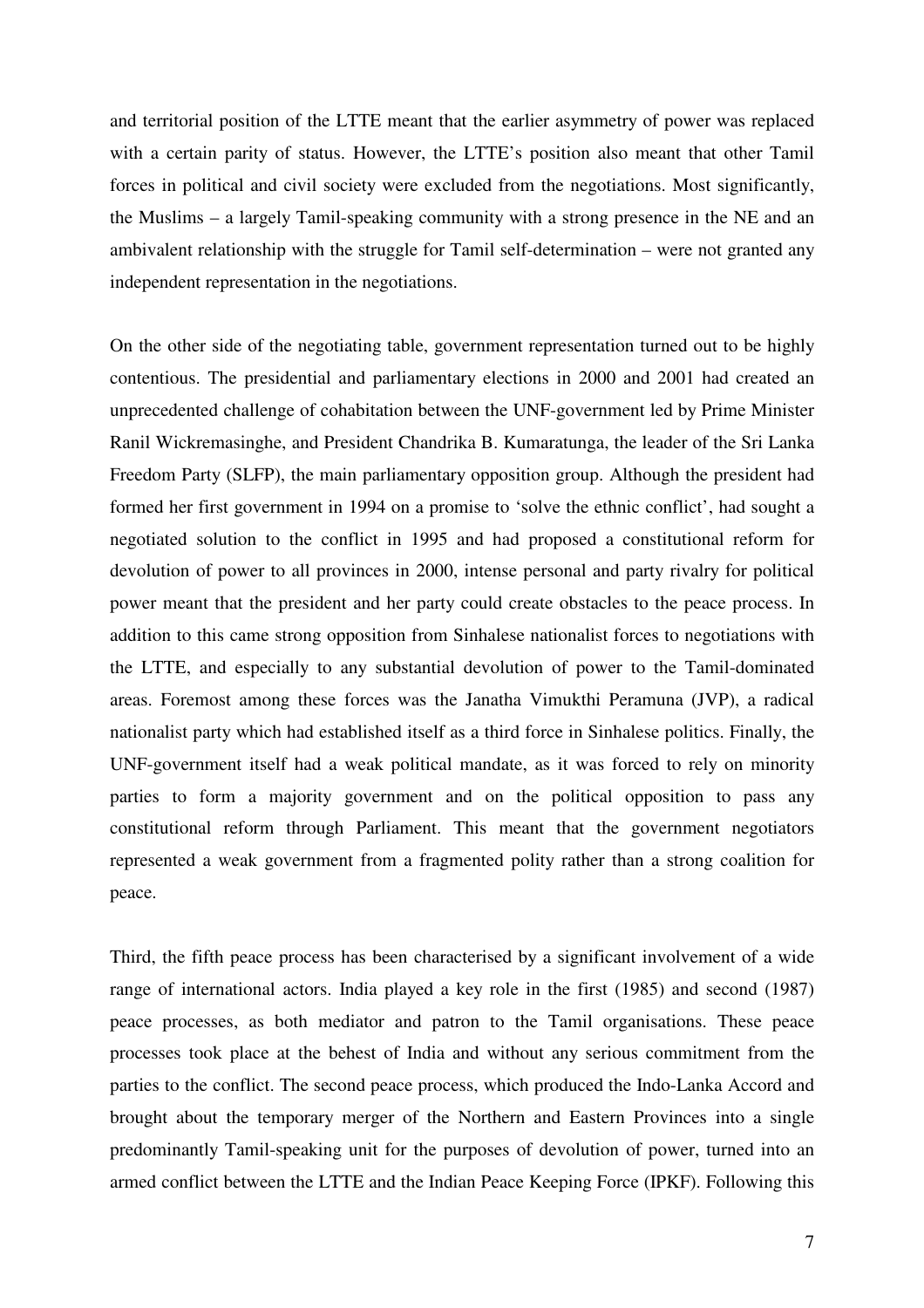failed external mediation, no third parties were involved in the third (1989-90) and fourth  $(1994-95)$  peace processes.<sup>6</sup> The third attempt arose out of an anti-IPKF strategic alliance between the LTTE and the GOSL, but failed to yield any common understanding on devolution and power sharing. The fourth peace process was a result of an anti-war political conjuncture, which paved the way for the People's Alliance (PA) led by Ms Kumaratunge to win the Parliamentary and Presidential elections of 1994 on a peace platform. The fourth peace process began in a peace-friendly atmosphere but failed to make any substantial progress. One of the fundamental differences that could not be resolved was over the LTTE's demand for 'restoration of normal civilian life'<sup>7</sup> as a prerequisite for negotiations on core issues. The talks broke down amid growing mutual distrust and hostilities resumed.

Before the actual negotiations and between the different meetings in the fifth peace process, the Norwegians facilitated communication between the GOSL and LTTE and held consultations with other stakeholders in Sri Lanka (e.g. President Kumaratunga) and abroad (e.g. the government of India). The international actors, especially the main donors, were pushing the government to seek a political settlement since 1998 and the fifth peace process enabled some of them to play an active role as stakeholders. International pressure on the LTTE to seek a negotiated settlement was also mounting indirectly through the effects of it being banned by the US, Canada, Britain, India and Australia.<sup>8</sup> Post-9/11 developments in the policies of powerful Western countries and the UN on intra-state armed conflicts and terrorism might have had an impact on the LTTE too. Harsh 'anti-terrorist' policies imposed by Western governments in particular threatened to criminalize transnational diasporic political networks, with great significance for the LTTE.

Fourth, the fifth peace process has been characterised by an unprecedented sequencing of the negotiation process. The fourth peace process was marked by a divergence between the LTTE's emphasis on immediate humanitarian needs and the government's concern with the 'core issues' of conflict resolution. As the process failed to address humanitarian needs, there was a growing sense within the LTTE that the government was conducting a politics of duplicity that involved making symbolic gestures to appease the international community while maintaining the pressure on the LTTE and preparing for war (Balasingham 2000). Against this background, the agreement between the UNF government and the LTTE to jointly address the immediate humanitarian and rehabilitation needs of the people in the NE represented a major breakthrough. The UNP's approach was that solving the ethnic problem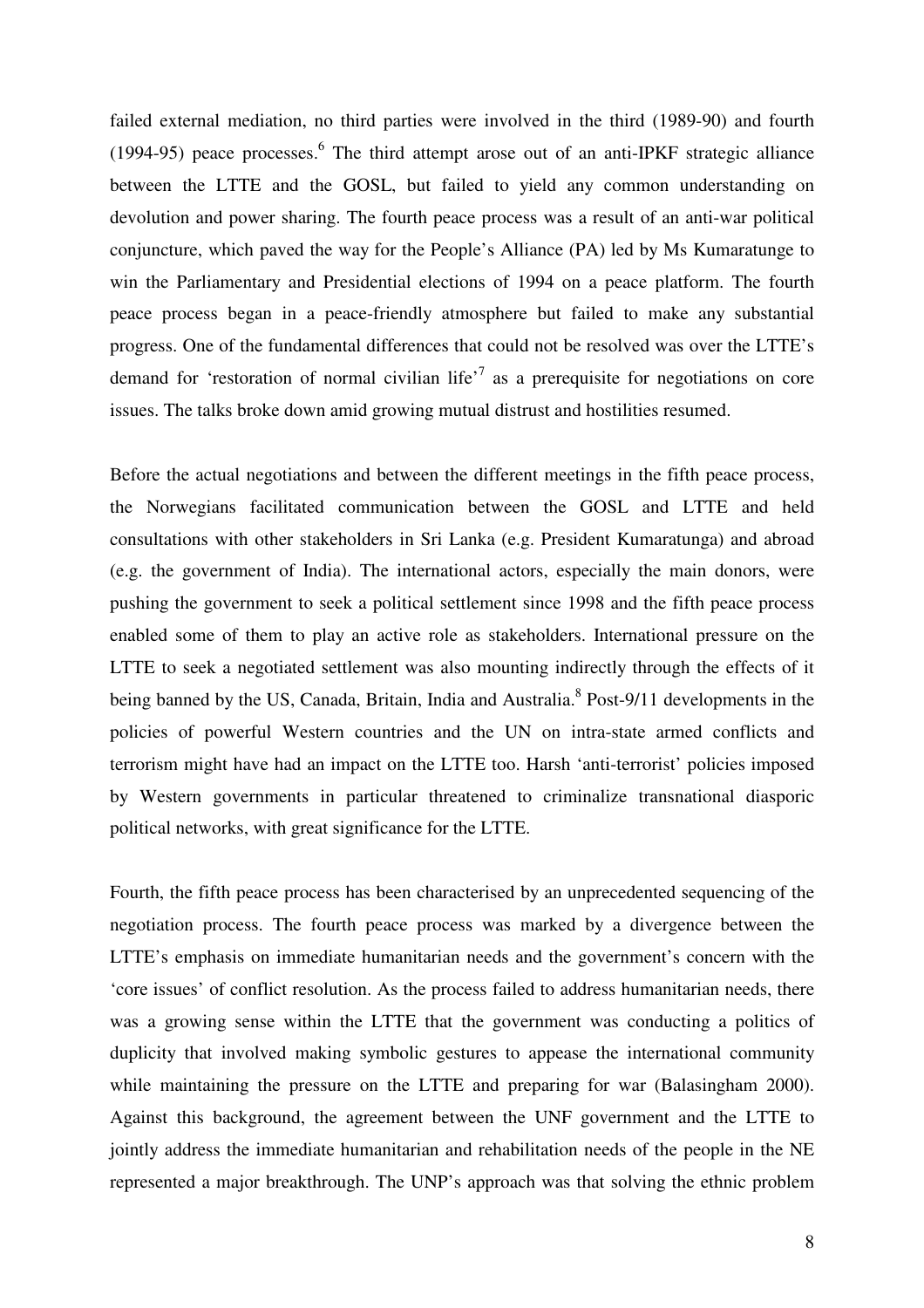through political and constitutional means was simply not possible within Sri Lanka's fragmented polity (Uyangoda and Perera 2003). As a result, the UNP held that it might be more fruitful to manage the conflict in the short term, invest resources in economic development that would depoliticise nationalist demands in the intermediate term, and thereby contribute to conflict resolution in the long run. In his election campaigning, Wickremasinghe had offered to take two immediate steps once elected to power: to establish an interim council in the NE and to implement an economic package for reconstruction. These were to be done in collaboration with the LTTE, with which he had developed a sustained informal exchange of views. This had helped the UNF in building rapport and trust with the LTTE. At the same time the UNF was banking on donors to finance reconstruction. In this regard, the new government was optimistic, as it was prepared to meet the donors' peace conditionality. While the two sides agreed on the importance of meeting immediate humanitarian needs, the problematic implementation of reconstruction and rehabilitation and the aborted negotiations over the interim administration undermined the peace process.

## **Bringing Development in**

Development entered the fifth peace process in the form of meeting immediate humanitarian and rehabilitation needs in the NE. Both parties identified three priority areas:<sup>9</sup> resettling and rehabilitating internally displaced persons (IDPs); rehabilitating war-affected women and children; and providing livelihoods for war-affected people in the NE. The importance of these areas should be self-evident when viewed against the background of two decades of devastation and four failed peace processes. Over a period of two decades, the Lankan war had claimed the lives of over 65,000 people, and had left 800,000 people from the NE and bordering areas internally displaced. Aerial bombardments, land mines, constant clashes between the state's armed forces and the LTTE, economic blockades, restrictions on people's physical mobility and bans on fishing had had crippling effects on the livelihoods and personal security of large sections of the people living in the North-East. The damage to the transportation, health, education and irrigation infrastructures was heavy albeit uneven. Thus the region's need for humanitarian assistance and rehabilitation was unquestionable.

This is not to say that relief and rehabilitation were nonexistent prior to the CFA. As noted in the introduction, there were government ministries and authorities dealing with rehabilitation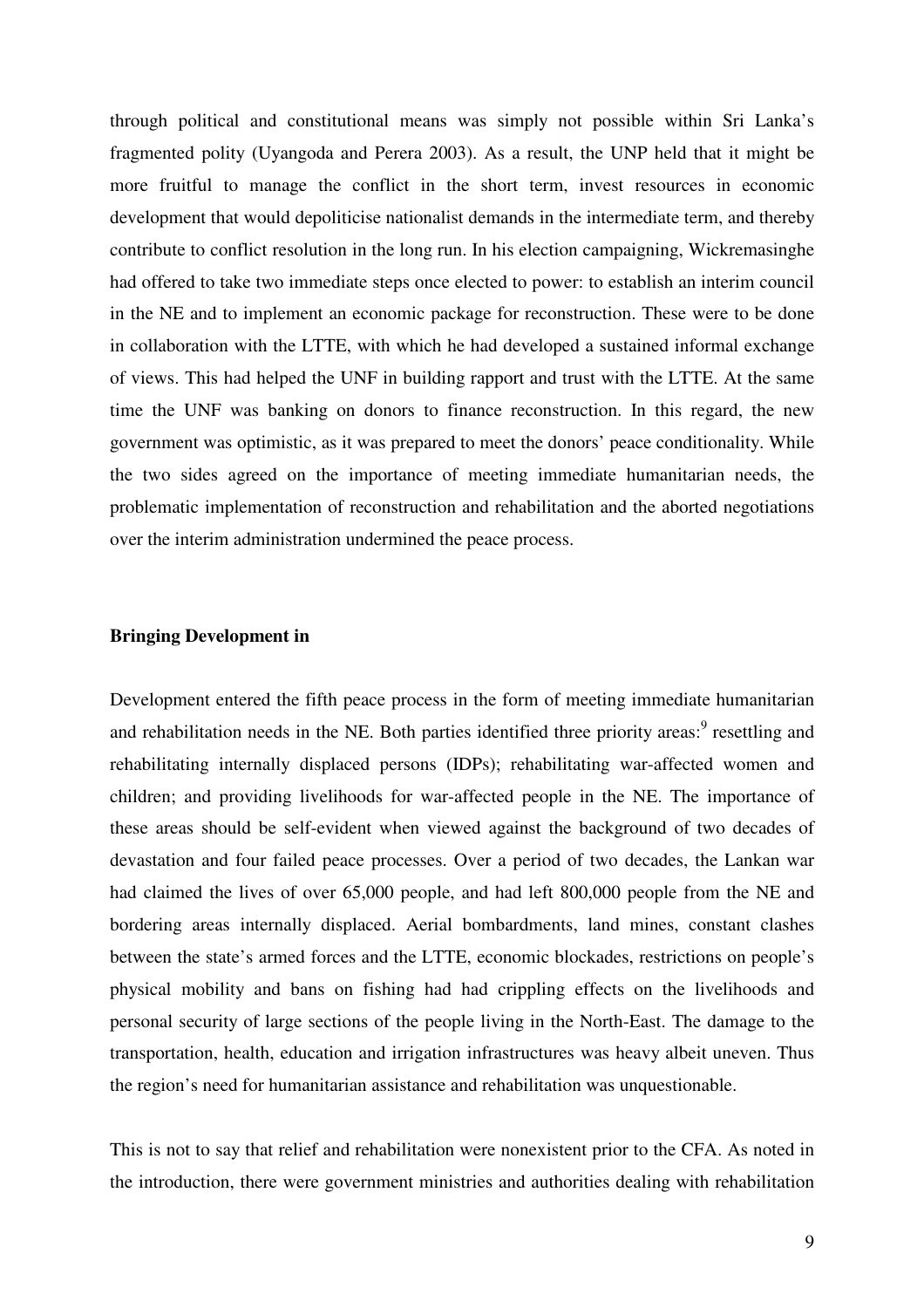in limited ways in government-controlled areas. Humanitarian relief had been extended to war-affected people in both government-controlled and LTTE-controlled areas, and some international and local NGOs were also involved in relief and rehabilitation.<sup>10</sup> However, wartime relief and rehabilitation were subject to the government's military priority of weakening the LTTE.

The CFA changed this situation for the better. When it came into force and the peace talks followed, the prospects of moving beyond wartime humanitarian relief and rehabilitation towards more comprehensive reconstruction seemed enhanced. Indeed, the government and the LTTE chose to begin with development first and move towards conflict resolution later. Along with the decision to work towards an interim arrangement, they also agreed to jointly appeal for support from foreign governments and multilateral agencies for the reconstruction of the NE. The Oslo donor conference served as a platform to launch this joint appeal. Two sessions of talks had been completed in Thailand before the December 2002 conference in Oslo. At the first session, the two parties agreed to set up a joint task force for the purpose of reconstruction. This idea was changed in favour of a joint subcommittee on immediate humanitarian and rehabilitation needs in the NE (SIHRN) at the second session in October-November 2002. The SIHRN was set up with a secretariat in Kilinochchi, which had become the administrative centre of the LTTE.

Significantly, the decision to make a joint appeal for financial support was not preceded by a dialogue between the two parties on a basic policy framework. Hence there was considerable discussion and speculation in some Lankan intellectual circles about whether the LTTE would subscribe to the neoliberal development policy to which the GOSL was fully committed. In informal discussions, some opined that being 'statist' in nature, the LTTE would not opt for an economic policy based on free markets and privatisation; they argued further that the Tigers' nationalist ideology and need to consolidate a popular base in the NE were not compatible with the politics and economics of neo-liberal globalisation. Pointing at the rising social inequalities, inter-regional disparities and unemployment as consequences of 25 years of neo-liberalisation in the south of the country, some asserted that the Tigers would not opt for such a policy in the NE. Some pointed to past statements by Pirapaharan on economic policy, particularly to the leader's emphasis on 'self-reliance' and 'economic equality', and believed that there would be open disagreements between the government and the LTTE on the neo-liberal economic policy for reconstruction and development of the NE.<sup>11</sup> However,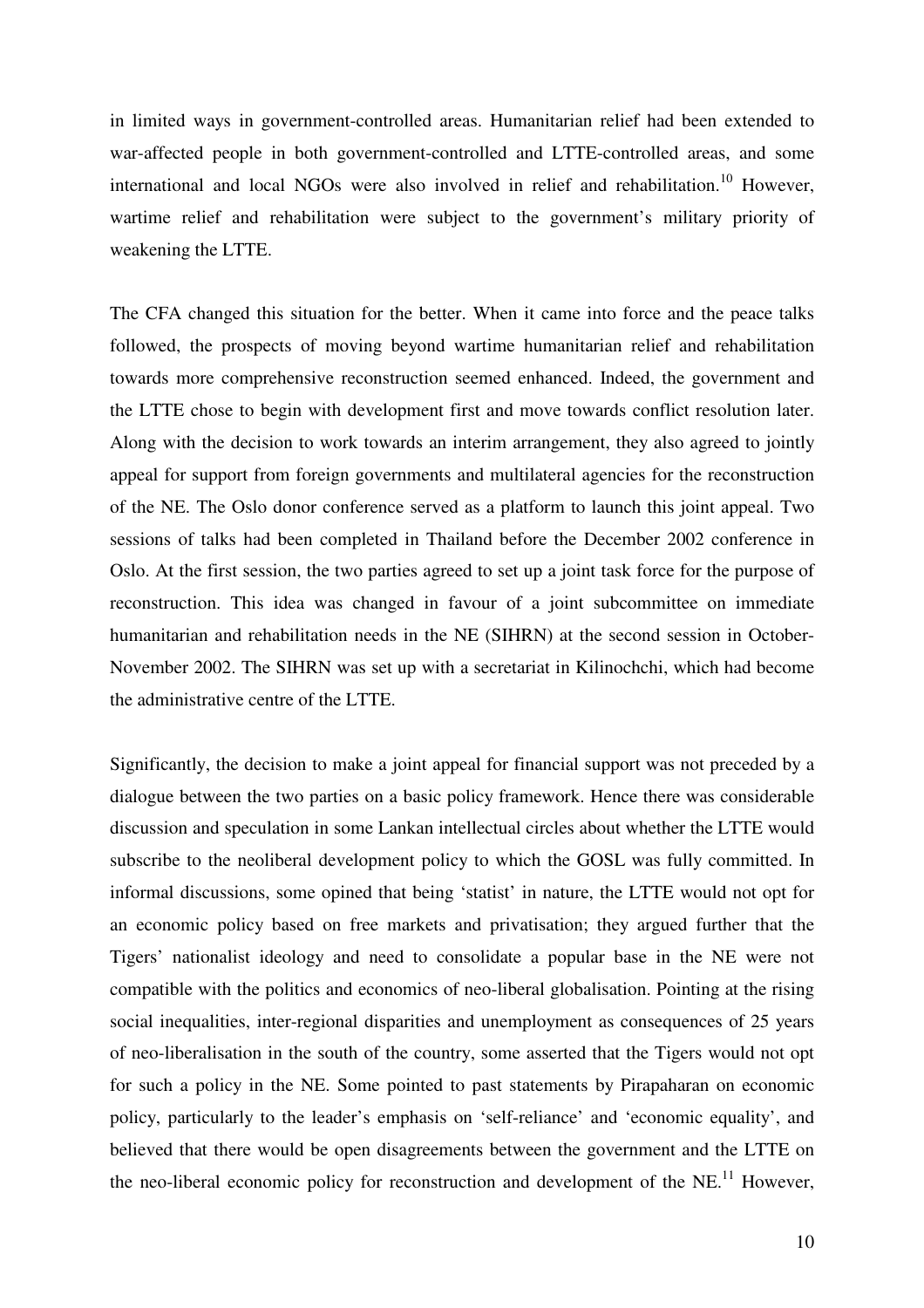nothing of that sort happened at or outside the talks, where the LTTE made no statements critical of the neoliberal premises of the government's economic policy.

The first sign of the Tamil Tigers' position on economic development came in April 2002 at Pirapaharan's international press conference in Kilinochchi, when Balasingham stated that they supported 'an open market economy'. Even though he did not elaborate on this statement, it appeared that he had said enough for the government and the donors to know the LTTE's basic stand on the economy. Balasingham returned to the subject in April 2003, in his quick response to doubts raised by the US Ambassador in Colombo regarding the LTTE's stand on the economy. In an interview with Tamilnet, he stated that the LTTE was 'in favour of an open market economy based on liberal democratic values. Specific economic policies and fiscal arrangements have to be worked out in more detail in the final framework of a system of federal government at a later stage'.<sup>12</sup> The statement was a response to matters raised by the US ambassador in an interview about Balasingham's letter to the Prime Minister on 21 April 2000. In that letter, Balasingham had complained that the government's development policy document (titled 'Regaining Sri Lanka') and the Poverty Reduction Strategy Paper (PRSP) did not pay attention to the particularities of the war-ravaged NE. He charged that 'Regaining Sri Lanka' totally ignored the NE and concentrated on the South, while the PRSP failed to address the poverty of the NE as distinct from the rest of the country. He used the interview to clarify the LTTE's position and to make a distinction between the immediate problems faced by the Tamil people and the long-term economic development of the Tamil areas. He said that the LTTE's concern at that point was to 'pressure the government to realise the urgency of the existential issues faced by the people'. This clarification must have allayed the American ambassador's doubts about the LTTE's view of the future development of the NE as Balasingham, while calling particular attention to the problems of the war-torn NE, was also reiterating his organisation's commitment to the fundamentals of mainstream policy. It must have been comforting to the government too, as 'Regaining Sri Lanka' and the PRSP had provoked widespread criticism and opposition from trade unions and social movements in the South. The World Bank had become a major target of sustained campaigns against these policy documents.<sup>13</sup> The LTTE, however, was cooperating with the World Bank, the Asian Development Bank and other donors in field investigations and project identification in the NE. The donors were moulding the reconstruction policy.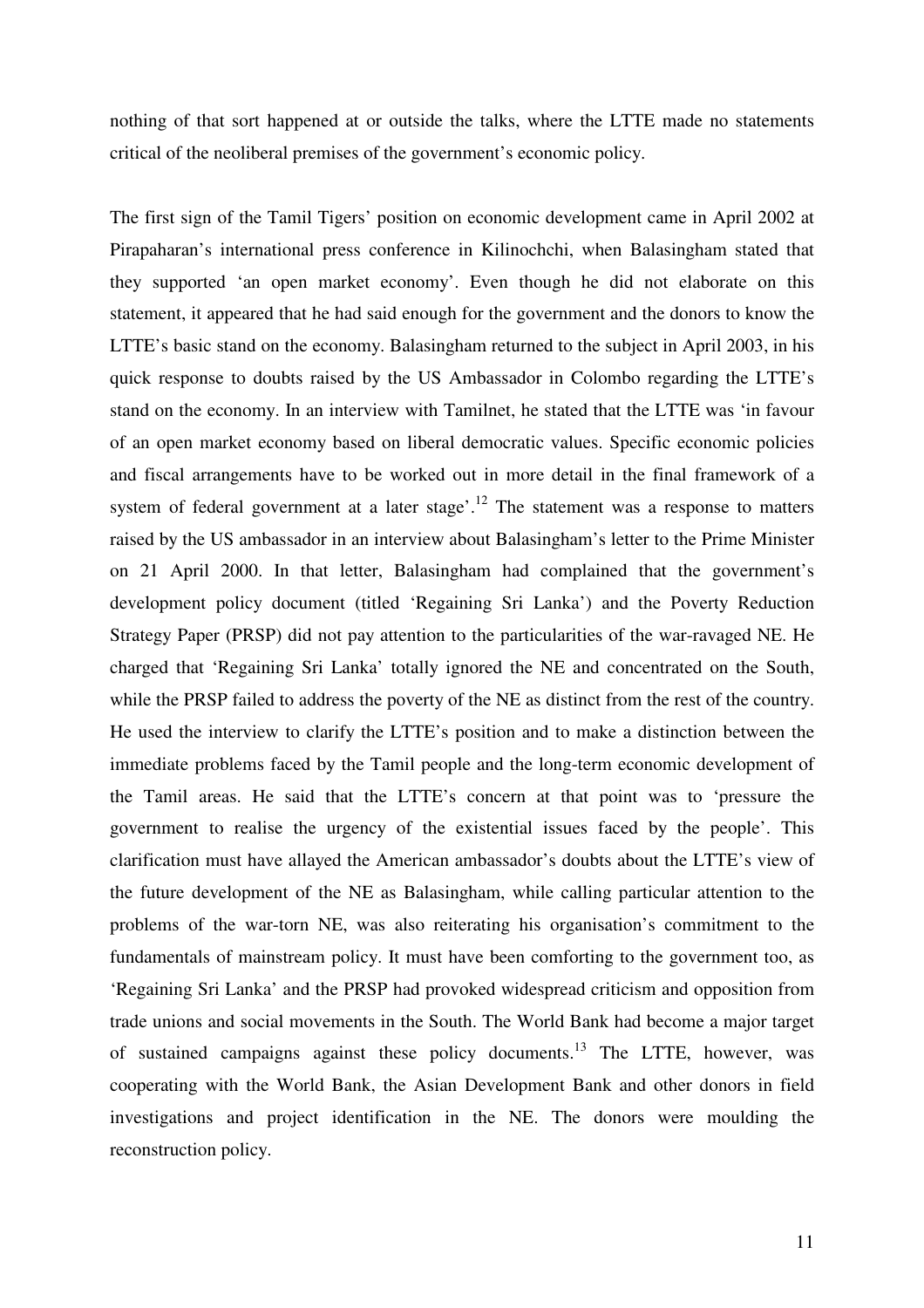#### **Donor-driven Reconstruction**

Regarding policy, the government's position was transparent. It was a matter of extending the neo-liberal approach followed since 1977 to the NE, but with due consideration given to the transitional needs of integrating a hitherto excluded war-torn area into the mainstream. The World Bank, which had formulated a global framework for 'post-conflict reconstruction', was willing to provide professional assistance in this regard (World Bank, 1998). The Bank's policy, which is also shared by other donors, is to intervene early in the peace process in order to 'support' post-conflict development. The Bank had already had a long and conspicuous presence in Sri Lanka, and was already funding the ongoing North-East Irrigated Agriculture Project (NEIAP), which involved the rehabilitation of small tanks and farming communities dependent upon them in the more secure areas of the NE. Bank officials had also developed contacts with the LTTE's political and rehabilitation wings. The Bank, therefore, was well placed to intervene at the very beginning of the peace process when reconstruction was at the top of the agenda.

The Bank's 'framework' sets out the tasks of reconstruction in technocratic, apolitical terms. Invoking the Bank's articles of agreement, the framework states that 'the Bank is not in charge of peacemaking or peacekeeping' and it 'does not question the political character of a member and should not interfere in the domestic political affairs of a member' (World Bank, 1998: 3-4). The disclaimer and the depoliticised technocratic language notwithstanding, the tasks of reconstruction, which the Bank and other donors were addressing, had much to do with domestic politics involving diverse forces. In the first place, reconstruction was inseparably linked to the LTTE's political demand for an interim administration for the NE. This was a controversial political issue in the country, with the opposition parties condemning the government for even entertaining the idea. The Bank and other donors were in favour of an interim arrangement to deal with reconstruction. In addition, reconstruction never takes place in a policy and institutional vacuum. The Bank's framework speaks of, among other things, 'governance' and 'restoring law and order and enabling the organizations of civil society to work effectively' (World Bank, 1998: 4). These are political statements under normal social science reasoning, but the Bank presents them as parts of its economic conditionalities. $14$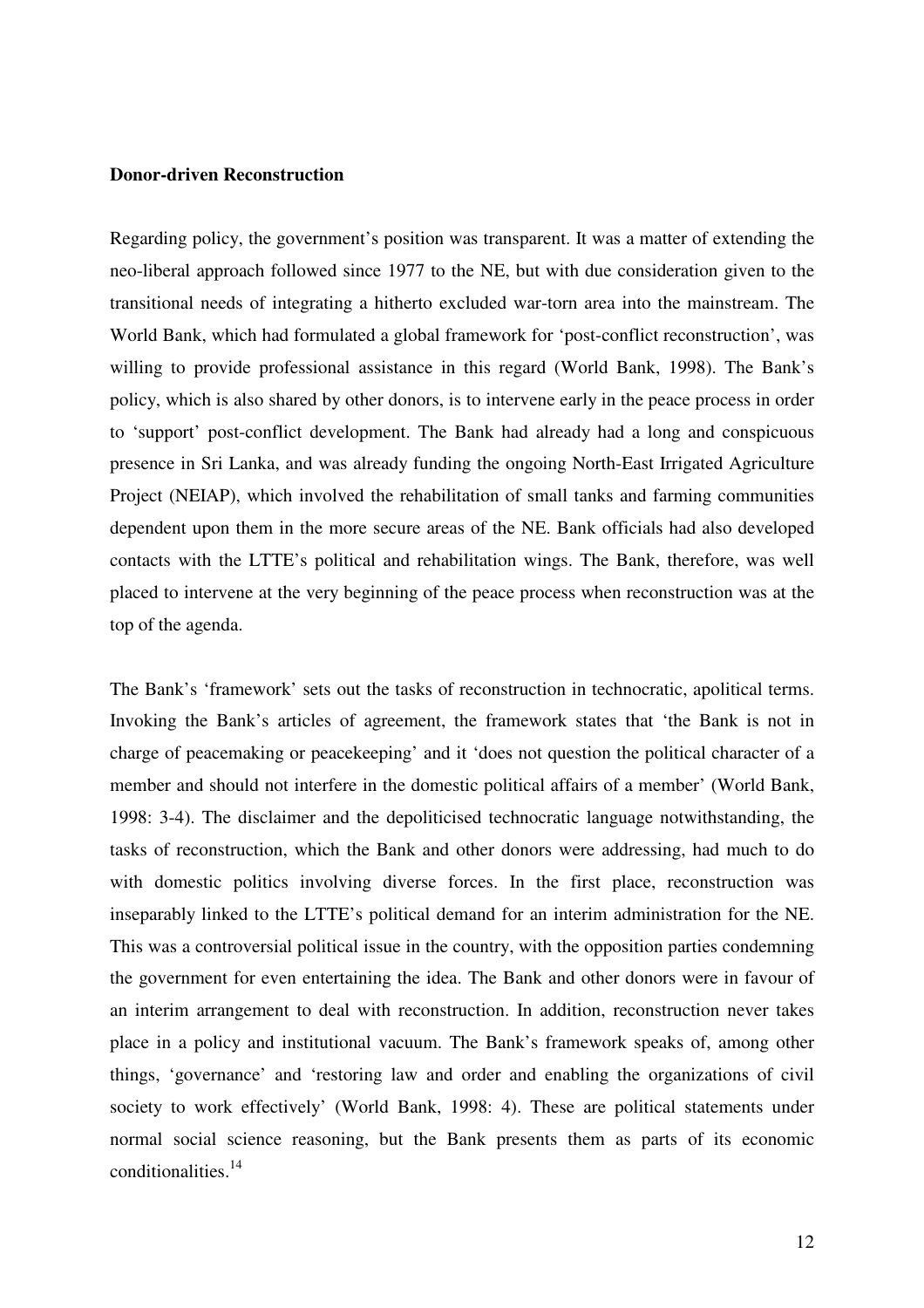From the point of view of the World Bank and other international financial institutions (IFIs), the chief task in the Sri Lankan transition phase was to direct interventions into the war-torn region in order to integrate it into the mainstream development process. This transition from war to peace was actually a transition from a state of pre-structural adjustment towards one of structural adjustment. The NE had missed the 'adjustment' the rest of the country had been going through since August 1977. By December 2001, when the UNF was returned as the ruling party in parliament, Sri Lanka's largest donors (Japan, the Asian Development Bank and the World Bank) had included peace as a condition for future aid and reconstruction/ rehabilitation of the NE as a priority. Until the late 1990s, these donors had regarded the war as an internal problem and chose to leave it out of the negotiations on development assistance (Ofstad, 2002). In practice, their aid policies amounted to an endorsement of the government's military strategy and the exclusion of the NE from major development programmes.<sup>15</sup> The government's strategy was one of geographically containing the armed conflict in the Tamil-speaking NE while implementing economic liberalisation in the rest of the country. For years IMF and the World Bank were indifferent to this approach and the rising defence expenditure it entailed, while insisting on overall cutbacks on public expenditure. Prior to 1998, the main concerns expressed by the IFIs had been about the slow progress in privatisation and other aspects of the prescribed economic reforms, poor implementation of projects funded by them and the excessive budget deficit.<sup>16</sup>

In the late 1990s, however, the attention of the donors turned towards the armed conflict and its impact on the economy and the government's capacity to implement economic programmes. The need to find a peaceful resolution of the conflict began to be stressed by the donors at the annual Sri Lanka Development Forums. At the 1998 Forum, the World Bank and other donors expressed great concern about the lack of progress towards a political solution (Ofstad, 2002). The donors stated their position more candidly at the 2000 Forum in Paris, where they declared that 'social exclusion driven by ethnicity, language and religion had resulted in reduced opportunities over decades and created the extreme tensions which drove the conflict<sup> $17$ </sup> and told the government to develop a proper strategy for peace-building within the donor-funded programmes.<sup>18</sup> Prior to this forum, the World Bank had more explicitly stated the 'peace conditionality' when it declared that 'realizing Sri Lanka's enormous potential will first require an end to the war', before going on to remind the government of the need for a 'second wave of reforms' aimed at 'accelerating privatisation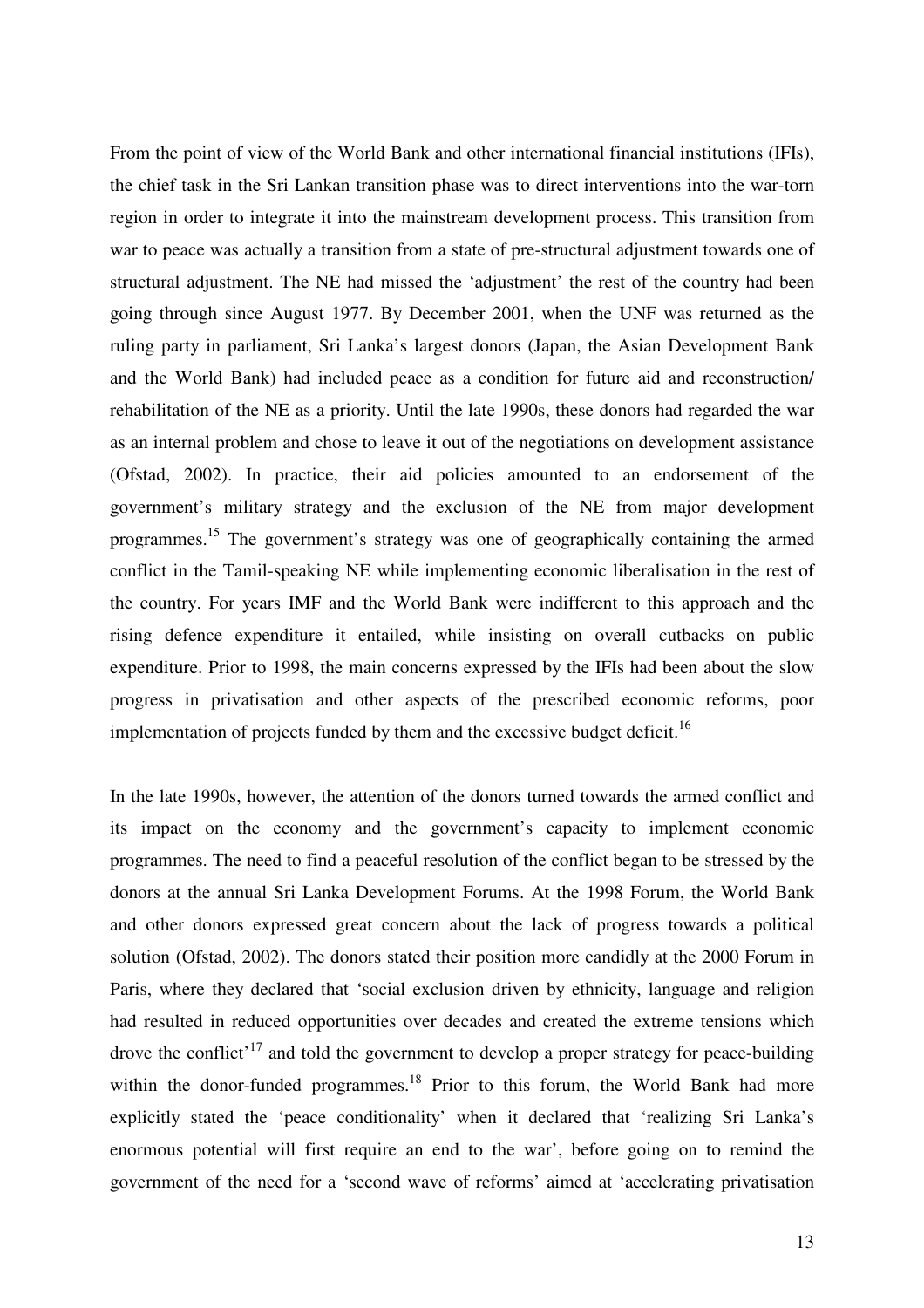and strengthening public institutions' (World Bank, 2000). The donors were pleased to see the UNF with its 'peace and economy first' manifesto returned as the ruling party in December 2001. The United National Party (UNP), the leading partner in the UNF, initiated the 'open economy' policy and followed it for 17 years before losing the 1994 general elections to the People's Alliance (PA). Compared with the PA, it has always had a good working relationship with the World Bank and IMF.<sup>19</sup> From the donors' viewpoint, the PA government scored badly in running the economy as well as handling the conflict.

The UNF government, however, was not in a position to reduce defence expenditure, as demobilisation was out of the question in the short run. This made the government even more dependent on foreign aid for its peace and reconstruction projects. The CFA led to an unrealistic expectation regarding defence expenditure in the country, especially in the NE. The Lankan media reported speeches by the Prime Minister and other government leaders that a 'peace dividend' was in the making and the people would benefit from new investments. This raised the expectation that the new government would drastically reduce military expenditure and divert the funds thus saved to support resettlement and rehabilitation. This move was in turn expected to induce the LTTE to move away from preparing for war and result in a supportive environment for private investment, reconciliation and peacebuilding.

However, the first budget (2002) of the UNF government put a damper on such expectations, as the allocation for defence constituted the single largest public expenditure.<sup>20</sup> The government countered that it was simply maintaining the defence system and not spending money to buy new weapons, and the donors did not object. They were engaging the government and the LTTE on matters pertaining to resettlement, development and peacebuilding, hoping that their peace conditionality and involvement in development would increase the incentive for the protagonists to reach a negotiated settlement (Sriskandarajah 2003). In close collaboration with the government's bureaucracy and in consultation with the LTTE, the donors produced reports and commissioned special studies on various aspects of development of the NE and peacebuilding in Sri Lanka.<sup>21</sup> The whole exercise of information gathering and needs assessment became donor-driven, in anticipation of the major donor conference scheduled for June 2003 in Tokyo. Regarding 'needs assessment', the main document for the Tokyo donor conference was prepared by the Multilateral Group, which consisted of the World Bank, the Asian Development Bank and the UN, with the participation of the government and the LTTE (Asian Development Bank, United Nations, World Bank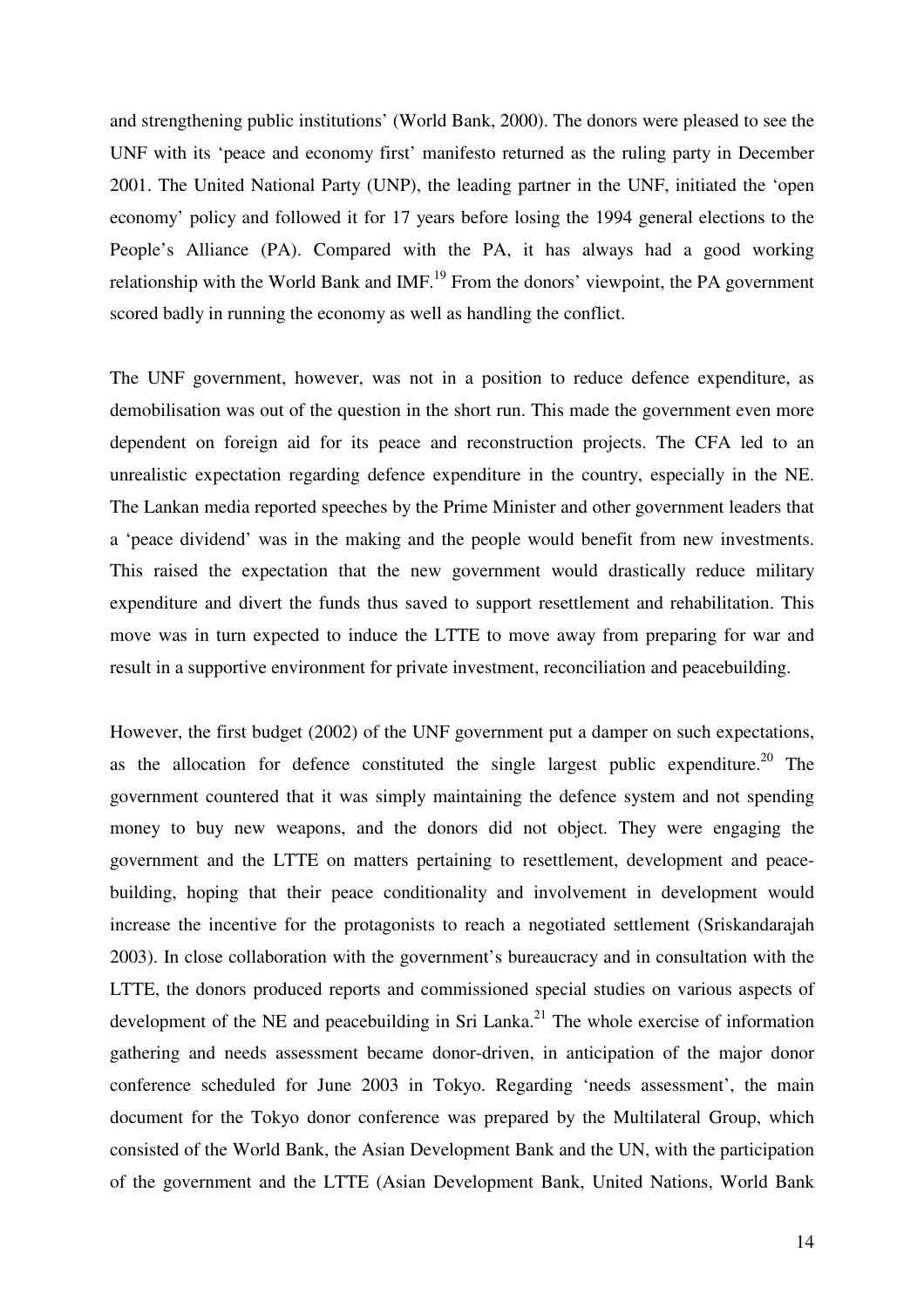2003). By this time, the SIHRN had run into legal and operational hitches, to the disappointment of the LTTE. It lacked the legal status to receive and disburse funds and, moreover, there were no clear procedures regarding its relationship to government's line ministries and other institutions dealing with development; the SIHRN was virtually crippled as a result. It did make an effort to prepare a rehabilitation programme for the NE, but was unable to make much progress due to the lack of financial and professional resources.

The Tokyo conference on 'Reconstruction and Development of Sri Lanka' took place on June 9-10 without the LTTE's participation and with Japan, Norway, the US and the EU as cochairs. The participants included representatives from 52 countries and 21 international agencies. It was a major international event in the Lankan peace process, although not all the countries represented were among Sri Lanka's donors. The GOSL, Norway and Japan worked until the last minute to persuade the LTTE to send a delegation to the conference but did not bear fruit. The Tigers were firm and reiterated their position that 'in view of the upcoming donor conference in Japan, the LTTE leadership is of the view that an efficient, radically new administrative mechanism should be instituted immediately, without delay, with wide powers to expedite the resettlement, rehabilitation and reconstruction works in the Northeast'.<sup>22</sup> Furthermore, the LTTE also wanted the newly proposed North-East Development Fund (NERF) to be legally constituted without delay so that funds could be channelled through it for projects. With the assent of the GOSL, the LTTE had proposed the World Bank as the custodian of NERF. The Bank was willing to take on the role, and representatives of the Bank and the SIHRN signed a letter of intent on 28 February 2003.

In Tokyo, the donors collectively pledged foreign aid of approximately USD 4.5 billion over the four-year period 2003-2006 and closely linked it to 'substantial and parallel progress in the peace process towards fulfilment of the objectives agreed upon by the parties in Oslo'.<sup>23</sup> They called upon both parties 'to enter into discussions as early as possible on a provisional administrative structure to manage the reconstruction and development aspects of the transition process'. They wanted the peace process to follow an expeditiously developed 'roadmap with clear milestones indicating the path towards a mutually acceptable final political solution',  $24$  and further stated that the international community intended to review and monitor the progress of the peace process closely.

## **The Government-LTTE Rift**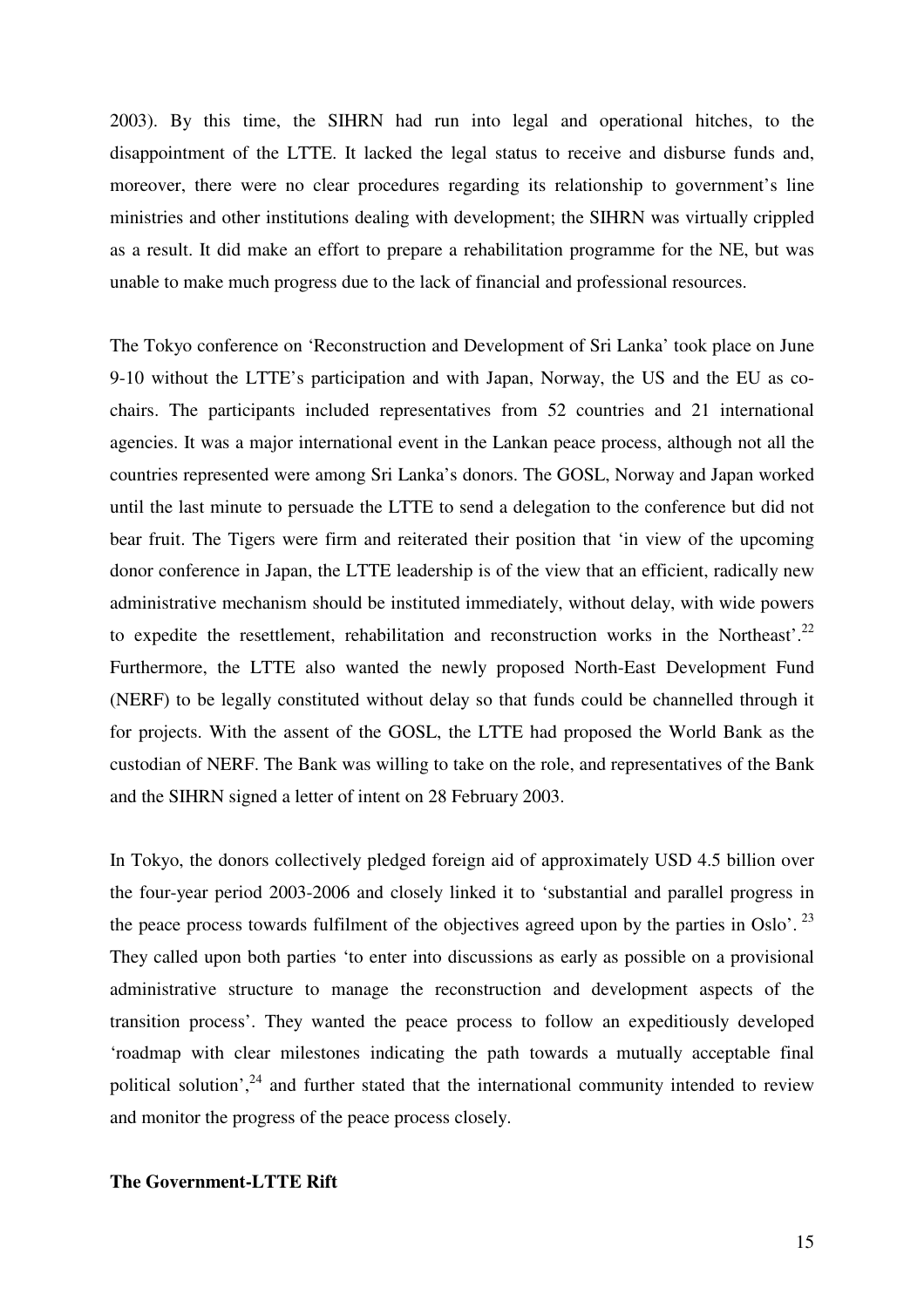The government declared that the Tokyo conference was a success because of the large amount of aid pledged. In his concluding speech at the conference, the Lankan Prime Minister confessed that even the most optimistic among his delegates would not have expected the 'massive, overwhelming indication of support from the donors'. He spoke of the 'uniqueness of the international community's support' and its 'uncommon faith' in his government's ability to move forward.<sup>25</sup> Not surprisingly, the Tamil Tigers had a different view of the Tokyo conference, rejecting the 'Tokyo Declaration' as 'totally unacceptable' as they were not a party to the deliberations, and accusing the GOSL of trying to 'superimpose' on them its own agenda with the support of international donors. They further charged that the government had shifted from third party facilitation to forming an 'international safety net' in order to pressure the LTTE into accepting unacceptable conditions. They repeated their position that an interim administrative arrangement in which the LTTE had a key role should be established.<sup>26</sup> The LTTE saw no point in international fund-raising when it did not have a legally constituted instrument under its control to receive the funds for reconstruction. So the inability of the government and the LTTE to jointly deal with the 'immediate' humanitarian and rehabilitation needs was not due to any difference in economic policy or lack of funds. The 'immediate needs' of the war-torn NE could not be met due to the lack of appropriate administrative mechanisms acceptable to both parties.

However, there are other developments which must also be taken into account if we are to obtain a more complete understanding of the emerging GOSL-LTTE tension. The LTTE was increasingly unhappy with the way the peace process was internationalised, as it felt that it was given a far lesser status than the government (and was not even recognised by countries such as the US and Britain, which had banned the organisation). As a signatory to the bilateral CFA, and the only party representing the Tamils of the NE at the peace talks<sup>27</sup>, the LTTE regarded itself as an equal of the government, which it saw as the representative of the rest of the island. The LTTE, therefore, had expected the international actors to treat it on equal terms with the government. However, the experience in practice was rather different, and the reaction from the Tigers was to reiterate their demand for a legally constituted interim administration under their control.

From the beginning of the peace process, the LTTE endeavoured to gain international recognition as the legitimate representative of the Tamil people. Its well-organised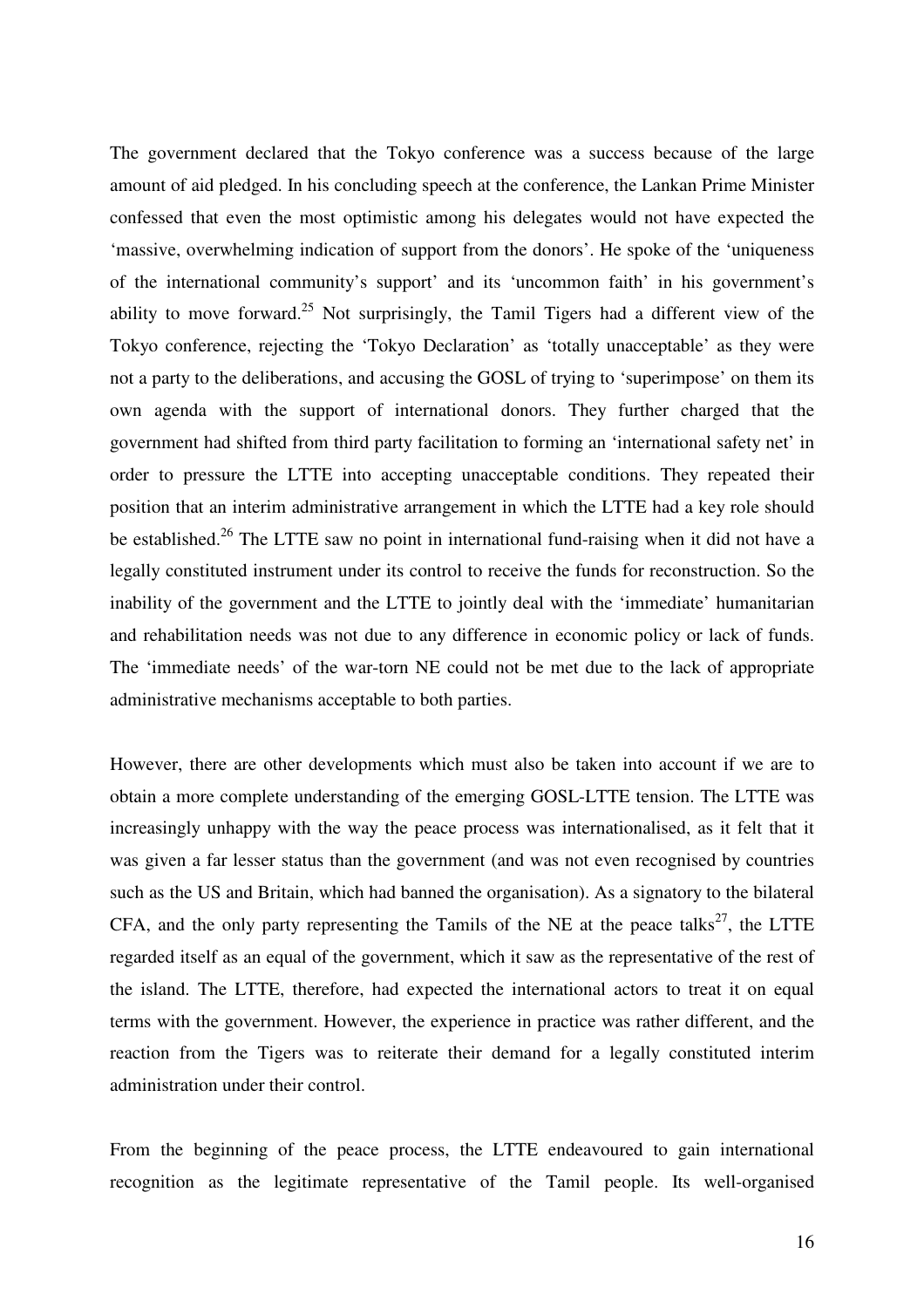international network of expatriate Tamils in Western countries lobbied governments, political parties, NGOs and individuals to gain political recognition for the organisation. The LTTE's political wing became more active and adapted to receive and entertain a flow of foreign politicians, diplomats and representatives of donor organisations. With financial support from Norway and Japan they established a Peace Secretariat in Kilinochchi as a counterpart to the government's Peace Secretariat in Colombo. The leader of their political wing kept assuring the foreign visitors that they were fully committed to peace and a negotiated settlement based on internal self-determination. Although the Tigers made use of the opportunities opened up by the peace process to develop channels of communication with American and British officials, the proscription by the US, Britain and India remained a major obstacle to their endeavours. The government, on the other hand, had good relations with these countries and claimed that they constituted an 'international safety net'. The Prime Minister used this as a propaganda point in the South, to counter criticism from Sinhala nationalists that he had conceded too much to the Tigers who, it was argued, were taking advantage of the ceasefire to amass weapons and recruit fighters. The Sinhala critics were told that the world's superpower (the US) and the regional power (India) were behind the GOSL in the event that the LTTE ended the cease-fire and returned to military operations.

The Tigers took the Prime Minister's move as an open display of distrust and, perhaps, a hostile act at a time when they felt that they had shown their willingness to work towards a political solution. The refusal of the US to lift the ban on the LTTE, and the regular admonitions from Washington and its ambassador in Colombo to the Tigers to renounce violence, were taken as clear signs that the US was backing the government and not prepared to treat the LTTE as an equal partner in the peace process.<sup>28</sup> Finally, the government's decision to attend the Washington meeting on the peace process without the LTTE compounded the latter's exasperation. In his letter of 21 April to the Prime Minister, Balasingham pointed out that the government and the Norwegian facilitators, being fully aware that the US had legal constraints which prevented the invitation of the LTTE's representatives to the Washington meeting, should have chosen a different venue in order to enable them to participate. Thus, he accused the government of marginalizing his organisation 'in approaching the international community for economic assistance' and thereby committing 'a grave breach of good faith'.<sup>29</sup>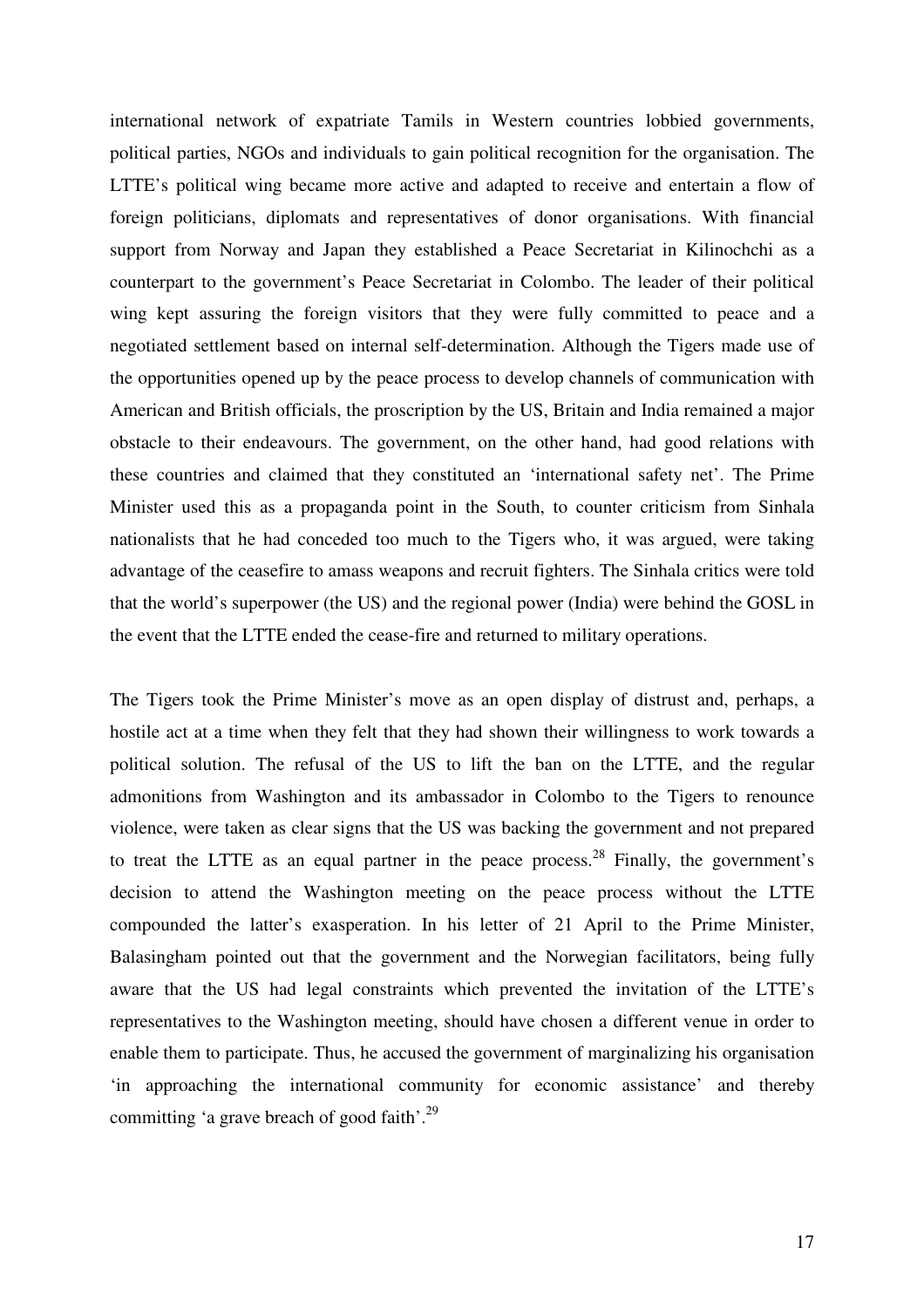## **Resettlement and Livelihood Development**

 In the meantime, resettlement and livelihood construction needs expanded with the voluntary return of over 300,000 internally displaced persons as well as some of those who had sought refuge in India to their original residences in the northern districts of Jaffna, Mannar, Vavuniya and Mullaitivu. The returnees were encouraged by the CFA and the muchpublicised news that the resettlement of the displaced people was to be addressed as an immediate priority. However, the return of the displaced was too rapid and large-scale for the institutional, logistical and physical conditions existing in the northern districts. The SIHRN was a non-starter, and the peace talks had stalled without any prospect of institutionalising the NERF. The 'immediate needs' which the two sides set out to meet had increased by leaps and bounds even before they could establish any organisational arrangements or the financial needs. In April 2003, a needs assessment study reported that conditions were not yet conducive to large-scale resettlement of the displaced. It highlighted obstacles to resettlement such as the High Security Zones (HSZs), land mines, lack of infrastructure and services, unresolved land and property rights issues including landlessness and the continued uncertainty over security (Asian Development Bank, United Nations, World Bank 2003). In addition, there was the long-felt need for assistance to poor non-displaced families to rebuild their livelihoods.

Most of the voluntary returnees were poor, and they had expected immediate financial and other forms of assistance from the government to resettle in their homes and rebuild their livelihoods. They were aware that they were entitled to a resettlement package known as the 'Unified Assistance Scheme', but the government's agencies in the NE had neither the capacity nor the funds to extend this assistance to the vast majority of the returnees. According to an official responsible for rehabilitation in Jaffna, the lack of funds was a serious problem that threatened to undermine durable solutions for the returning population and raised the risk of the peace process losing what popular support it had. However, this was part of a much larger problem, involving the LTTE's demand for interim power sharing on one hand and the lack of capacity to handle resettlement and livelihood needs on the scale they reached within the first year of the CFA on the other. But the two sides were unable to resolve the first problem in order to address the others.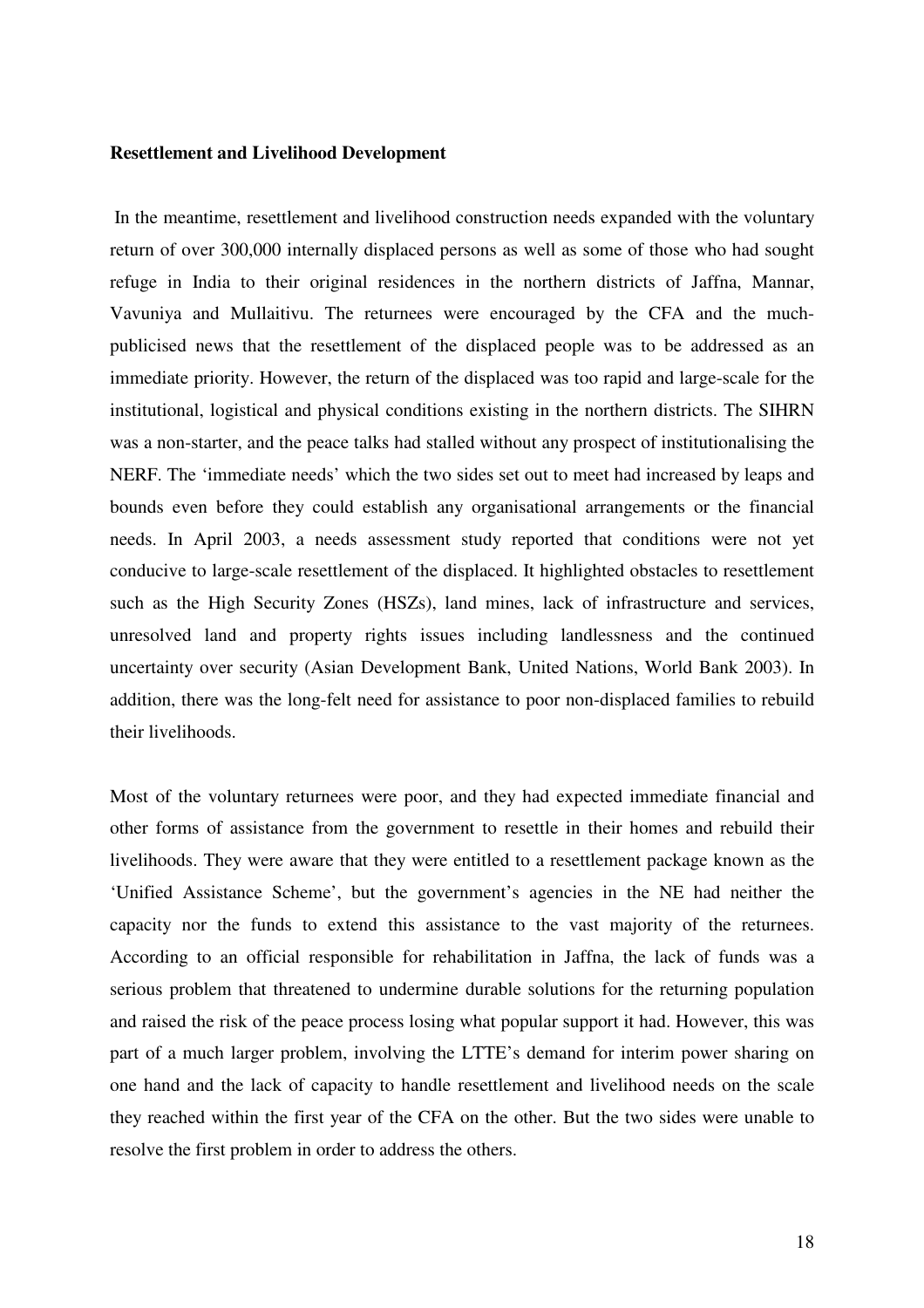In these circumstances, resettlement and livelihood revival depended largely on the resourcefulness of the individuals and families concerned. The CFA had opened up some opportunities for individual initiatives to rebuild dwellings and livelihoods in the NE. Families that had their own savings or received remittances from relatives and friends abroad were able to re-establish themselves more easily. The poorer families, especially those who did not receive any support from the state or NGOs, were worse off. It should be noted, however, that even though the peace process was stalled, the LTTE's political and rehabilitation wings collaborated with NGOs and informally with governmental agencies in resettlement and rehabilitation. So it is not correct to say that rehabilitation and resettlement were at a complete standstill in the NE due to the failure of the negotiations to produce a mutually acceptable interim administration.

However, there were major problems due both to the impasse in the peace process and to logistical constraints. The government's refusal to dismantle or minimize the HSZs in Jaffna denied the evicted people from the areas converted into these Zones the right to return to their homes and means of livelihood. This refusal became a major issue leading to a standoff between the LTTE and the Government. The Sri Lankan military leadership was opposed to any move to dismantle or shift the HSZs in Jaffna as that would alter the pre-CFA balance of military power in favour of the LTTE. They suggested that dismantling might be considered if the Tigers were willing to decommission. This was rejected by the LTTE. Finally both sides agreed to postpone the matter, as they were unable to reach a compromise. The displaced families had no option but to stay in camps or find alternative housing on their own.

## **The Interim Administration Controversy**

The major reason for the stalling of the fifth peace process is to be found in the controversies surrounding the interim administration for the Northeast. The LTTE saw an interim administration with a fair degree of autonomy and a guaranteed position for the LTTE as an absolute necessity to ensure the fulfilment of both short-term development needs and longterm demands for internal self-determination. The Sinhalese opposition (including the president) feared that the interim administration would constitute a first step towards secession and hence saw it as a threat to the sovereignty of the unitary Sri Lankan state. The GOSL was able to propose only minimalist institutional reforms within the framework of the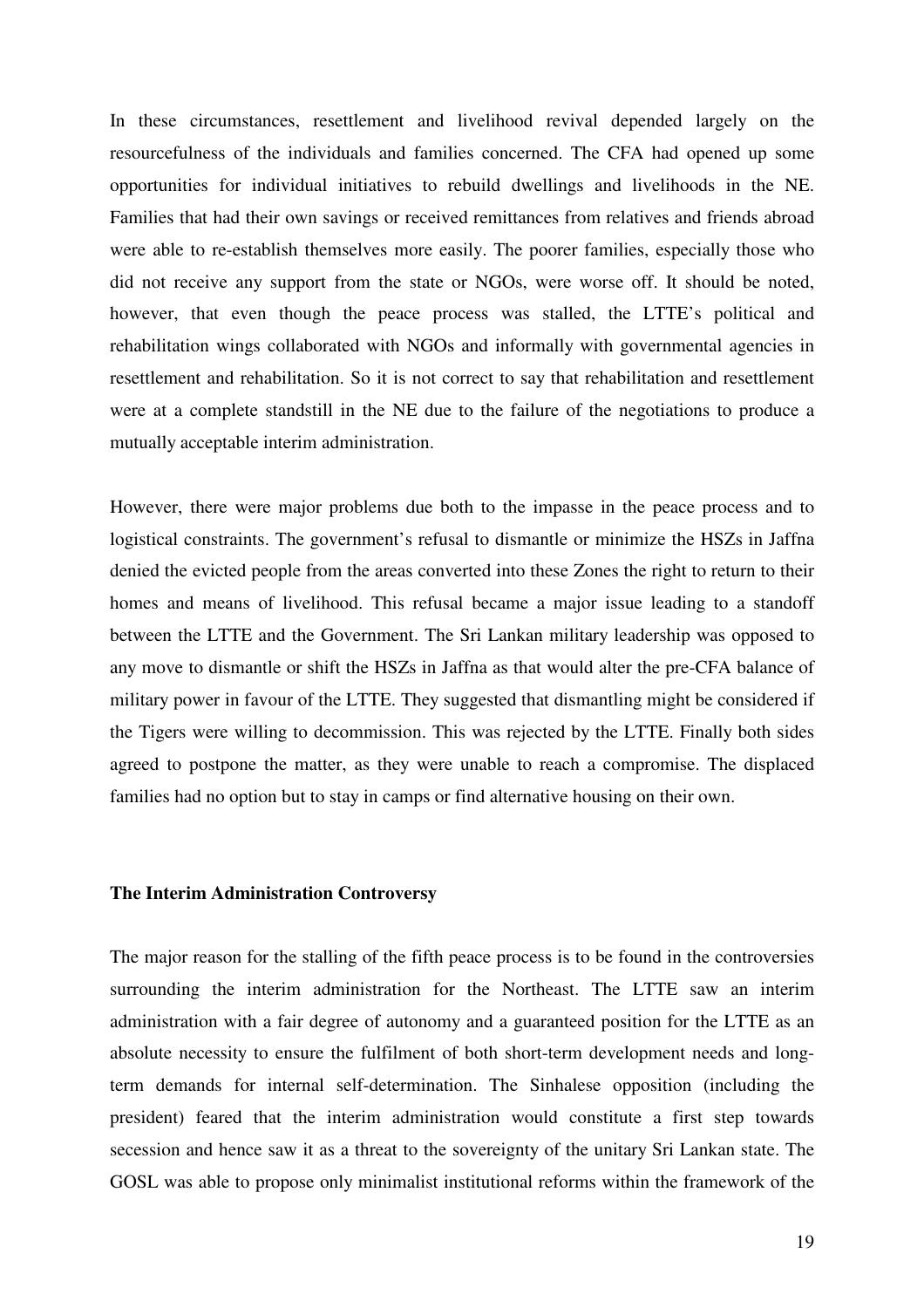existing constitution. The UNF government's approach to the peace process was to normalise development as a step towards a permanent peace agreement. The assumption was that normal development would depoliticise Tamil nationalism and transform secessionist politics into a demand for autonomy which would be compatible with the unitary state. Alternatively, the positive impacts of peace and the related scaling-down of LTTE demands would attract sufficient political support from the opposition to ensure modest constitutional reforms. If these were the expected results, the strategy had failed to yield them. Instead there was a revitalisation of the stand taken by the LTTE.

From the LTTE's point of view, the government was unable or unwilling to offer an acceptable interim administrative arrangement. The SIHRN became defunct due to lack of legal authority to receive and disburse funds. The NERF was prevented from functioning as a result of similar legal obstacles, even though the World Bank had agreed to be its custodian and Norway had offered a direct grant of 1 million Norwegian crowns to the Fund. The LTTE rejected the alternative proposals put forward by the government on the grounds that they were limited in scope and failed to provide for 'greater participation of the LTTE in both decision-making and delivery of the tasks of rebuilding the war-damaged economy and restoring normalcy in the Tamil-speaking homeland'.<sup>30</sup> Framed within the existing laws of the land, the mechanisms proposed by the government were limited to advisory, planning and coordinating functions regarding development projects in the interim phase. Moreover, the Lankan constitution is too centralist to allow the establishment of an interim authority in the NE with autonomy in financial matters, and in particular the kind of autonomy which the LTTE was pursuing (i.e. for the LTTE or its appointees to have authority to make decisions). Thus the LTTE's interim demand appeared to impinge on the core issue of constitutional reform for power sharing. However, the Tamil Tigers rejected the constitutionalist reasoning as they considered the constitution to be part of the problem. A Tamil member of parliament argued for an extra-constitutional interim mechanism in June 2003, pointing to the fact that the CFA had no basis in the laws of Sri Lanka but had held for 15 months. The government should in the same way 'look beyond the constricting parameters of the constitution' to set up an interim mechanism for rebuilding the NE, he proposed. He argued further that since the Tamils were not a party to the unitary constitution and had steadfastly refused to endorse it, they were justified in seeking an extra-constitutional interim mechanism.<sup>31</sup>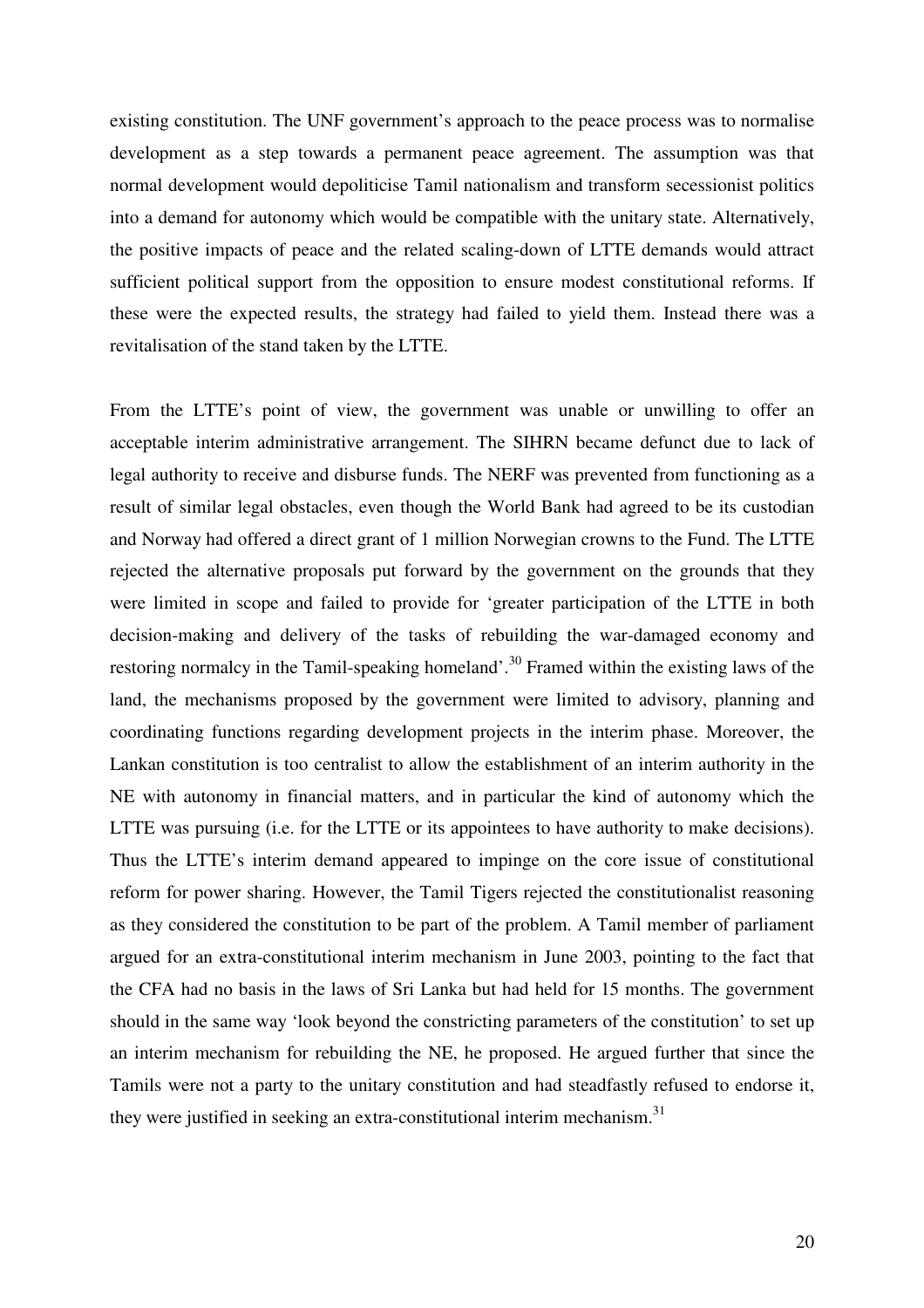The UNF government found itself severely constrained by constitutional as well as political factors in its attempts to satisfy the LTTE's demand. It had only a thin majority in parliament, insufficient to enable it to pass an amendment to the constitution. It appeared to be unwilling to adopt an extra-constitutional approach in the face of mounting opposition from the executive president, the Sri Lanka Freedom party (SLFP) which she led, the populist JVP, which had become an ally of the SLFP, and the other Sinhala nationalist groups. However, Wickremasinghe tried to downplay the growing rift between his government and the LTTE on the issue. On the eve of the Tokyo conference, he told Reuters that the differences between the two sides were not large, and that his government was prepared to work around the constitution's restrictions.<sup>32</sup> The turn of events proved him wrong.

The controversial issue of an interim administration in the NE needs to be contextualised with reference to the LTTE's conception of Tamil nationhood and the politico-military realities of the NE. The legitimacy of the LTTE's demands cannot be understood without reference to the outcome of the armed struggle and the alternative power structures which the Tigers had so laboriously created. The Tigers have always insisted on the recognition of three basic principles as a condition for talks with any Sri Lankan government:<sup>33</sup> Tamils are a nation; they have an identifiable homeland; and hence they have the right to self-determination. Subsequently, prior to the fifth peace process, the LTTE added the condition that it should be recognised as the sole representative of the Tamil people. While the two-party character of the CFA and the negotiations which followed recognised the LTTE as the sole representative of the Tamil people, the Tigers regarded the ISGA as a necessary step towards the fulfilment of the three principles. The LTTE did not want an interim arrangement that would pave the way for the bureaucratic structures of the Lankan state to take over rehabilitation and development tasks in the NE, thereby undermining or marginalising the LTTE's own structures, including their administrative arms in the NE. The Tigers were not prepared to agree to any arrangement which would revitalise and lend legitimacy to the weakened institutions of the unitary state in the name of meeting immediate humanitarian and rehabilitation needs. They demanded a legitimate instrument to direct development in the interim phase, principally through their own structures, while minimising the role of the existing state institutions in the NE. In a hard-hitting letter to the prime minister concerning the latter's proposal of an interim structure in May 2003, the LTTE's chief theoretician Balasingham wrote: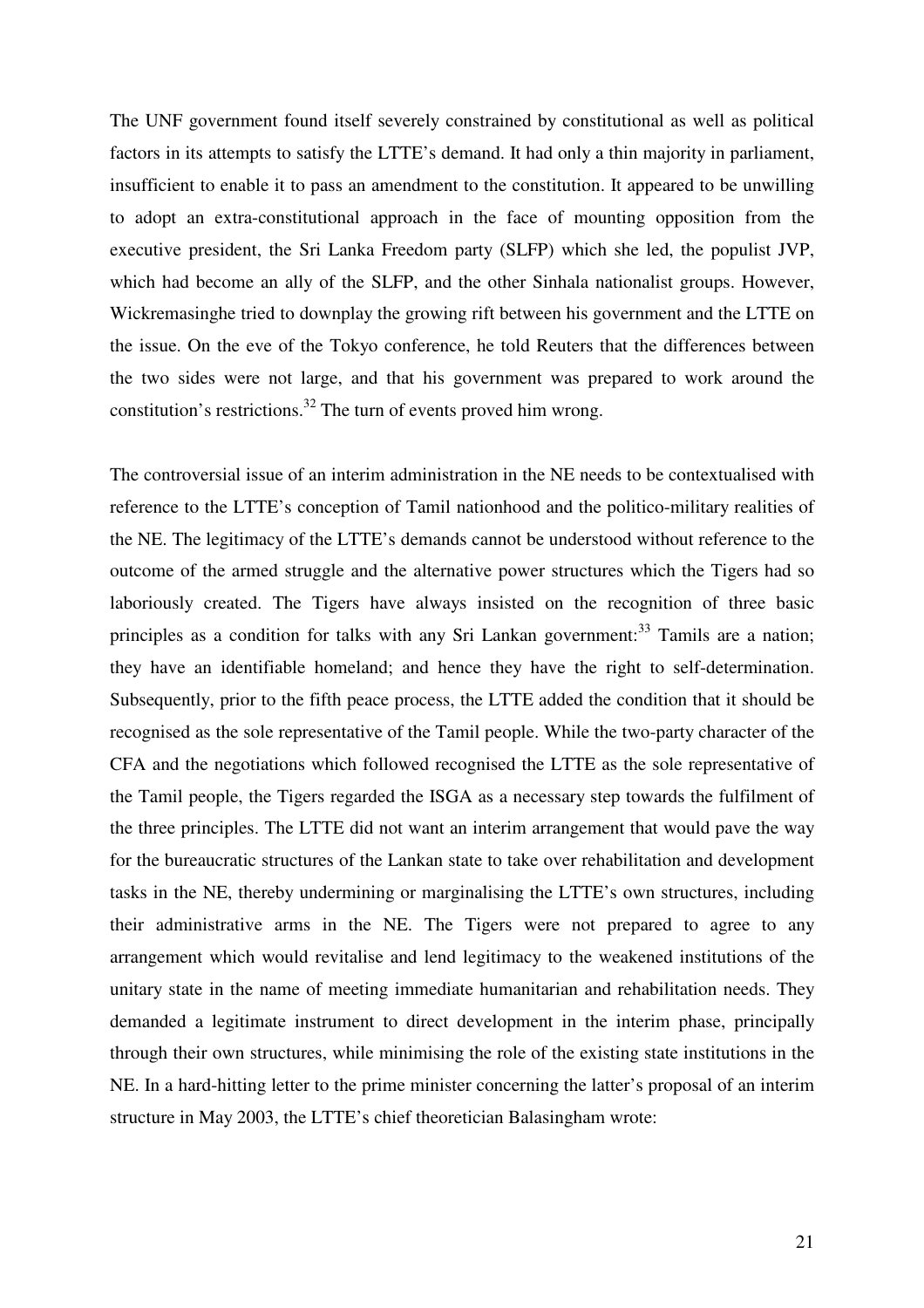'Situating the development structure within the parameters of the constitution you have effectively placed the proposed institution under the authority of your office and Parliament. Having completely rejected our suggestion for an interim administrative structure with significant role for the LTTE, your proposal clearly states that the 'administration of the Northeast is the responsibility both of the Northeast Provincial Council and the central government'. *In this context you have conveniently ignored the stark reality that the LTTE runs a de-facto administration of its own vast tracts of territories under its control in the Northeast.* 

As you are aware we have been critical of the functions of multiple government structures and agencies that work at cross purposes at various levels of administration and have created serious impediments for rehabilitation and development activities. We are of the opinion that the proposed new structure for rehabilitation and development will turn out to be a new apex bureaucracy administratively linked to several other inefficient and defunct state agencies and mechanisms and will not be able to carry out the immense humanitarian tasks efficiently (Balasingham 2004: 453, emphasis added)

The tone suggests that the LTTE was speaking from a position of strength. Balasingham also makes plain the Tigers' lack of faith in state agencies such as the North-East Provincial Council (NEPC). Unlike other such entities in the country, the NEPC is not an elected body, and is instead headed by a governor appointed by the president; the provincial ministries and departments operate under the direction of the governor, who is answerable only to the president. Elections to the Council have not been held for many years. The LTTE had long ago rejected the Provincial Council as an inadequate arrangement for devolution as it was subject to decisions by parliament (part of the central government), which could at any time with a simple majority choose to curtail the autonomy of the Council.<sup>34</sup> Moreover, in its present form the NEPC is directly under the control of the executive president, an arrangement that the LTTE regards as even more unacceptable.

The stark reality in the NE was that there were two structures of power, which had been locked in armed conflict prior to the CFA of February 2002. In fact, this situation of dual power was an outcome of the armed conflict that began in 1983. The LTTE today runs a de facto state, which has military, administrative, policing, judicial and revenue-raising structures, as well as political, development, social welfare, environment and cultural wings. Even though it is located in the areas controlled by the LTTE, the power of the de facto rebel state permeates society and institutions throughout the entire NE, including those of the Sri Lankan state. The LTTE uses a range of practices, including persuasion and intimidation of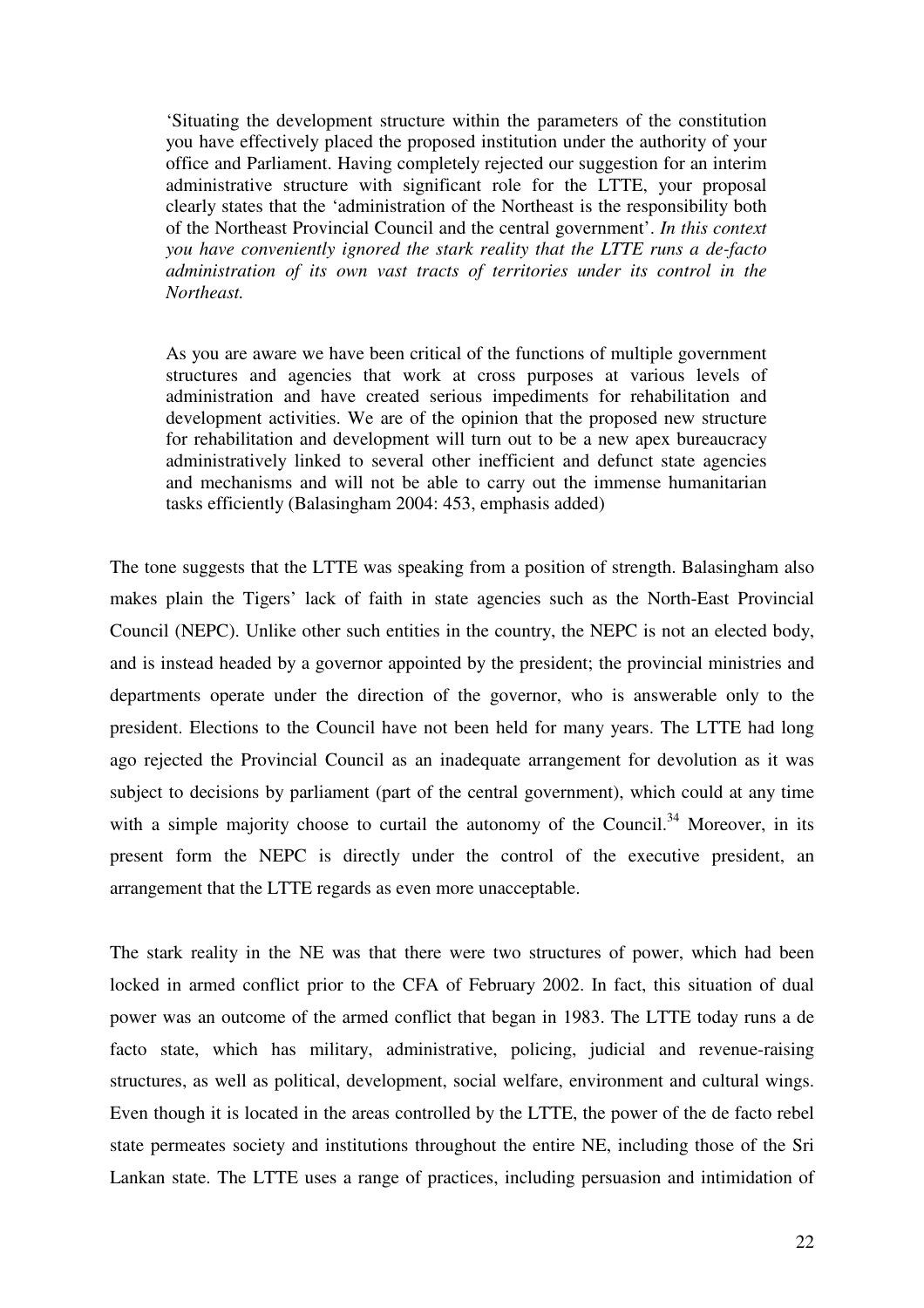government officials, to informally control the administrative structures of the Lankan state in the NE. The state's administrative structures in the NE have been seriously weakened during the past two decades due to loss of personnel, lack of capacity building, subordination of the civil administration to the state's military command and its priorities and the dominance of the LTTE's structures in the region. The presence of the LTTE in the government-controlled areas has increased dramatically since the signing of the CFA, under which its unarmed members could move freely and carry out political work in government-controlled areas. The Tigers have set up political offices in most areas of the NE. They have brought most of the local NGOs under a coordinating centre which they control. They organize meetings and discussion groups on different aspects of development of the Jaffna peninsula, Vanni and the east. Their tax collection system functions throughout the NE, and make no apologies for the taxes they impose on goods already taxed by the government, even though people resent the double taxation. It is common to hear government officials in the NE say that they worked for 'two masters', their formal superior and the LTTE, which is often the 'real boss', as a field officer put it. Such statements reflect not only the existence of a dual power structure but also the greater power wielded by the LTTE on the ground.

For the LTTE, an interim administration would have represented a measure of political and legal recognition of its de facto status as the pre-eminent power in the NE. The ISGA proposed in October 2003 gives a clear idea of the extent of power the LTTE wished to have in the interim phase (LTTE 2003). Under this proposal, the ISGA would have consisted of members appointed by the LTTE, the government of Sri Lanka and the Muslim community in the NE, with the LTTE appointees forming an absolute majority. The chief executive would have served as the chairperson, elected by a majority vote of the ISGA. The authority's jurisdiction is spelled out clearly:

'The ISGA shall have plenary power for the governance of the NorthEast including powers in relation to resettlement, rehabilitation, reconstruction, and development including improvement and upgrading of existing services and facilities…raising revenue including imposition of taxes, revenue, levies and duties, law and order, and over land. ... These powers shall include all powers and functions in relation to regional administration exercised by the GOSL' (LTTE 2003: 5).

Regarding natural resources 'the ISGA shall have the power to alienate and determine the appropriate use of all land in the Northeast that is not privately owned' and 'control over the marine and offshore resources of the adjacent seas and power to regulate access thereto'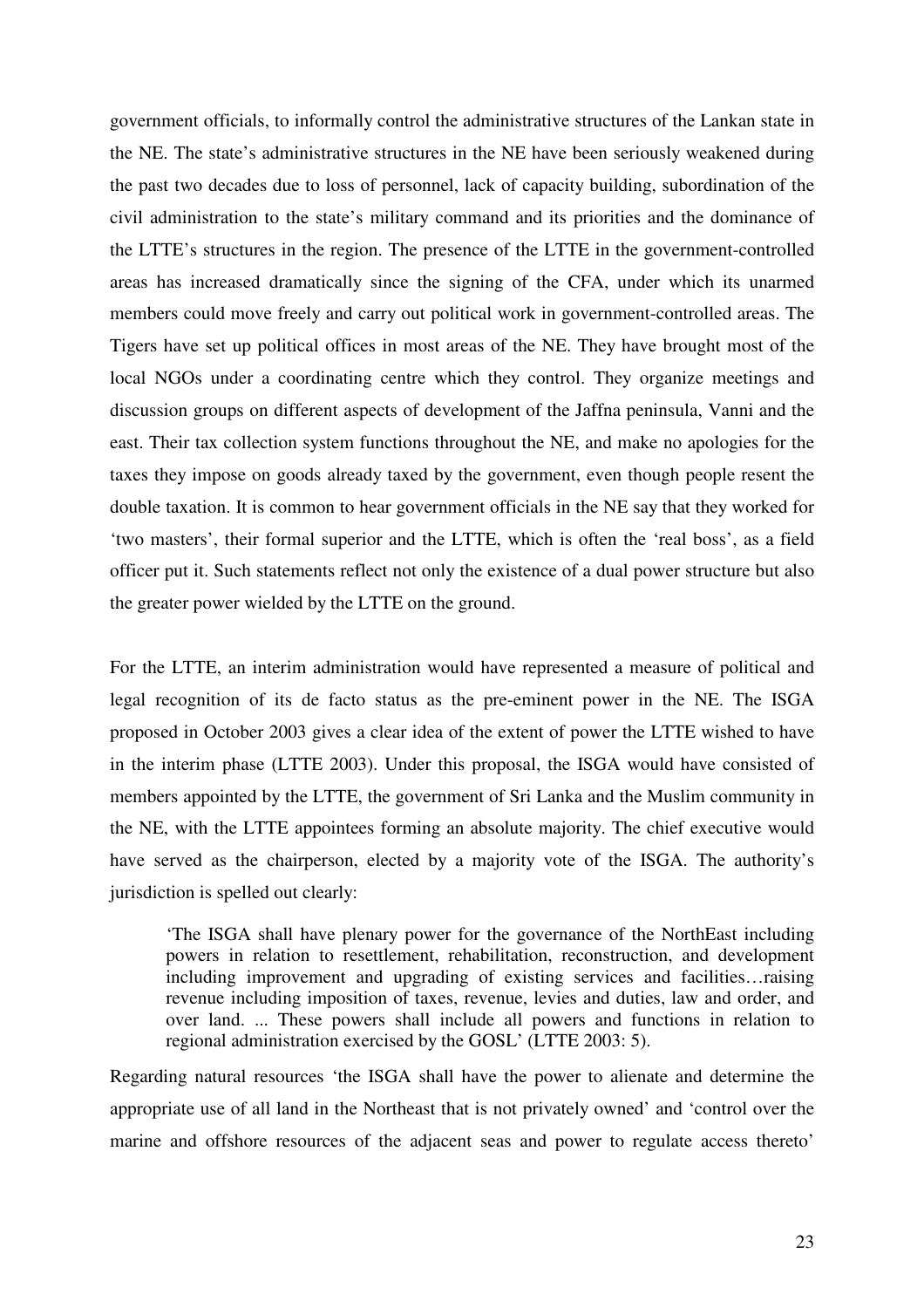(LTTE 2003: 7). The proposed ISGA would have its funds in three institutions, NERF, the North-East General Fund and the Special Fund.

The proposal reflects the LTTE's conception of internal self-determination and power sharing founded on its claim to be the sole representative of the Tamils of the NE. The place given to Muslim representation was probably intended to placate that community with which the Tigers have had a bad relationship for many years. The attacks on Muslims in the East (in retaliation for attacks by Muslim home guards on Tamils) and the expulsion of the northern Muslims in October 1990 by the LTTE had damaged the centuries-old harmonious coexistence of Tamils and Muslims, who shared a common language and a homeland in the NE. Tamil-Muslim tensions had turned violent in the east after the commencement of the peace process, in part due to the machinations of forces opposed to the peace process (Japan Bank for International Cooperation 2003). The Sri Lanka Muslim Congress and other Muslim organisations in the NE had been demanding a place for Muslim representatives in negotiations. The representatives of the government in the proposed ISGA were assumed to be representatives of the Sinhalese living in the NE. The LTTE seemed to have realised that any proposal for an administration for the NE under its control had little or no chance of being considered at the negotiating table if it failed to recognise the region's multi-ethnic composition and the significance of the Muslim population.

The ISGA proposal is useful as an authentic statement of the LTTE's view of power sharing in the interim phase and beyond. While providing the LTTE's answers to the shortcomings of the SIHRN and the proposals offered by the government, it goes farther, specifying the principles that the Interim Administration would have to be based on in order to be acceptable to the Tamil Tigers. The immediate reaction of the government to the proposal was not positive, while the president rejected it outright, and proceeded to dismiss three key ministers and dissolve parliament. One of the justifications given by the LTTE for an interim administration as an initial step was that the UNF government's parliamentary position was too weak to enable it to make the necessary constitutional changes that would lead to a final political settlement. Pirapaharan himself made this point at his press conference in April 2002. However, it proved impossible even to begin the interim phase, as the controversy over an interim administration came to centre on constitutional issues and the alternatives put forward by the LTTE provoked drastic presidential intervention in the name of protecting national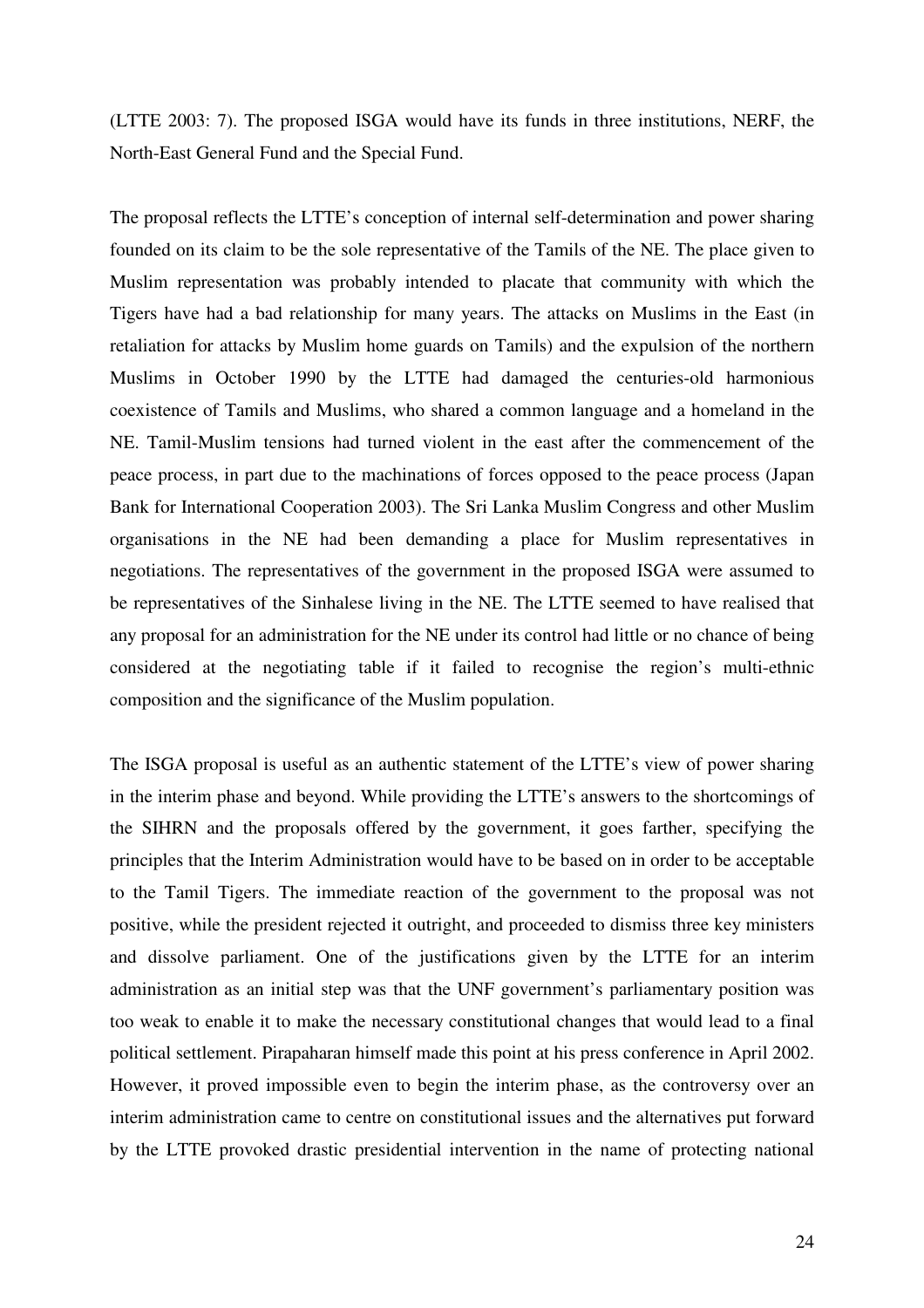sovereignty. To understand this, some final remarks about the dynamics of Sri Lankan politics are necessary.

## **Political Dynamics and Transformations**

Sinhalese politics have evolved as an intra-elite rivalry between two main forces: UNP and SLFP. Historically, the former has been ideologically right wing and leaning towards marketled strategies of development, while the latter has been left of centre and state-oriented in terms of the development strategies it supports. Both have had to rely on other parties to form government coalitions: typically the UNP would work with ethnic minority parties (Tamil and Muslim), while the SLFP would cooperate with leftist parties such as the Lanka Sama Samaja Party (LSSP), the Communist Party (CP), and more recently the JVP (and intermittently in the past with Muslim and upcountry Tamil parties). With the rise to hegemony of ethnic identities in Sri Lankan politics and market-led development strategies, the ideological differences between the two parties have been reduced.

In the absence of political differences, the symbolic capital which political leaders possess has become more important. This capital originates in the personal fame and status of individual leaders, the use of ethno-nationalist discourse for mass mobilisation, and the ability of individual political patrons and networks to extend patronage. This system has generated intense rivalry between individuals, factions and parties within Sinhalese politics. Indeed, it can be argued that the dynamics of this rivalry have played an important role in creating and furthering conflicts in post-colonial Sri Lanka (Stokke 1997, 1998).

This constellation of political forces has important implications for any attempt at conflict resolution in Sri Lanka. An important recurrent pattern has been that attempts to create workable peace arrangements with the LTTE based on a degree of power sharing have been opportunistically challenged by the political opposition in the South. Moreover, the opposition has always used majoritarian Sinhalese nationalism to mobilise popular support against any step towards power-sharing or regional autonomy. This has been especially clearly illustrated through President Kumaratunga's interventions in the fifth peace process, but the UNP's opposition to the fourth peace process followed the same pattern. On the one hand, this political practice undermines any government peace initiative, given that recent governments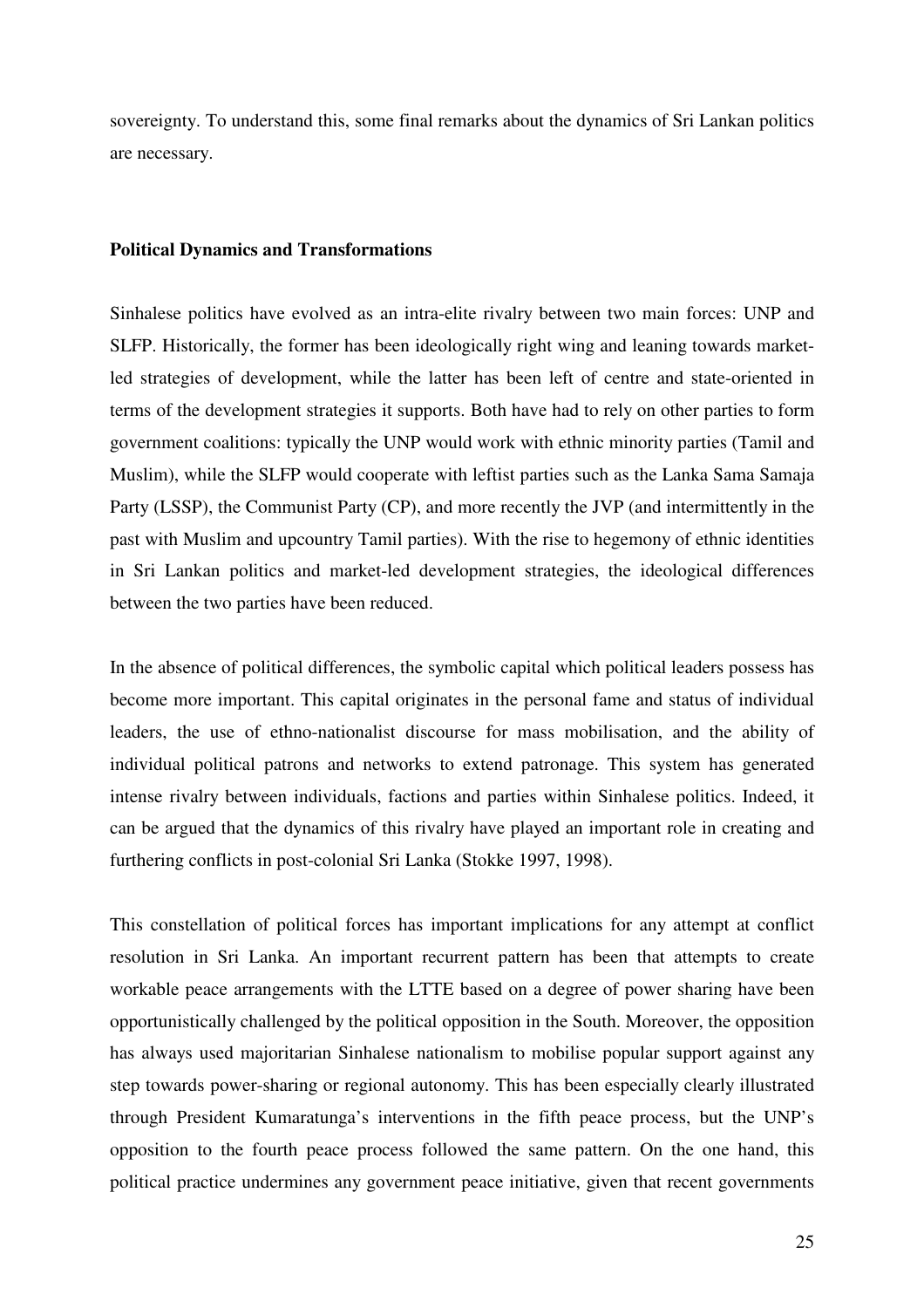have been based on relatively weak coalitions in Parliament, falling short of the required twothirds majority to make constitutional changes. On the other hand, it has also contributed to reinforcing Tamil nationalism and demands for Tamil nationhood.

In an environment of intra-elite rivalry and political fragmentation in the south, any coalition which comes to power will seek to depoliticise Tamil demands and bring Tamil areas and organisations into 'normal' politics and development. The experiences of the fourth and fifth peace processes illustrate this. For the Kumaratunga government, the means for achieving this was a constitutional devolution of power to all provinces without granting any special status to the NE as the 'traditional homeland of the Tamil nation', as claimed by the LTTE and other Tamil parties. The UNF strategy has been to bring the NE into mainstream development with the assistance of international aid. Both have been met with firm resistance from the LTTE, which insists that the basic principles of Tamil nationhood, homeland and self-determination must be recognised.

The UNF lost the general elections of April 2004 to the United Peoples' Freedom Alliance (UPFA), a coalition formed by the SLFP and the JVP. This means that political forces that were strongly opposed to the fifth peace process, in particular the JVP, now hold positions of power which may be used to prevent or divert new peace initiatives. However, the new UPFA government does not have an absolute majority in parliament. Its survival depends on winning the support of some of the smaller parties in parliament. Having lost the election of the speaker of the house to the opposition, the president and other senior leaders of the SLFP began talking to Muslim and Tamil parties to garner support to reach an absolute majority and ensure the survival of the UPFA government. This move necessitated a shift in the UPFA's stand on the peace process. At the time of writing (May 2004), the new GOSL has taken steps to re-start the peace process, despite continuing tension within the UPFA and deep distrust between the present government and the LTTE. The president made a formal request to the government of Norway to resume its role as facilitator while her foreign minister announced that the new government was prepared to recognise the LTTE as the sole representative of the Tamils and to discuss the ISGA proposal. These decisions amounted to a dramatic rebuttal of the stand taken by the president and the UPFA against the fifth peace process. The main plank of the UPFA's election campaign was that the UNF had mishandled the peace process and compromised the country's sovereignty. UPFA leaders accused the Norwegian facilitators and ceasefire monitors of being partial to the LTTE and wanted them sent home. They refused to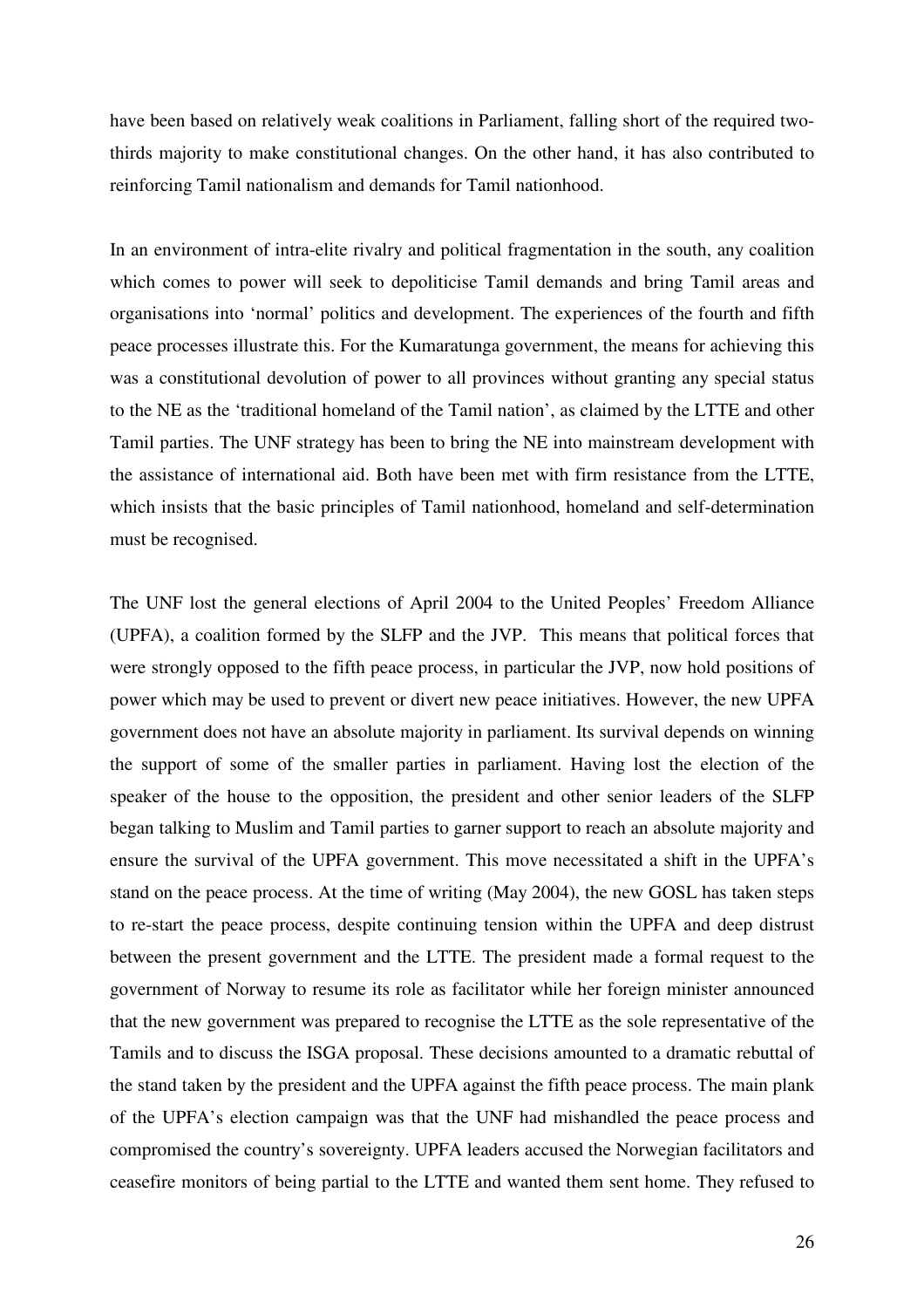accept the LTTE as the sole representative of the Tamils and rejected the ISGA proposal. However, soon after the elections, the UPFA reversed its stance on all of these campaign positions and was desperate to re-start the peace process. The new government has also indicated that there would be no basic change in economic policy.

Although the fifth peace process failed to achieve functional mechanisms for interim administration and development in the NE, it still constitutes an important point of departure for this new initiative. The significance of the external imperative, i.e. the peace conditionality of the donors, and the indispensability of international facilitation are quite apparent. The President's post-election moves were signals to the international stakeholders that the government would do whatever it could to 'jump start' the peace process and find an interim arrangement to meet the immediate development needs in the NE, in return for receiving the much-needed foreign aid. They also met the LTTE's conditions for returning to the negotiations. The fifth peace process has set the stage for the internationalisation of conflict resolution in Sri Lanka. The donors' peace conditionality and international facilitation have become parameters that cannot be ignored by any government of Sri Lanka in the current context. However, uncertainties remain regarding the internal context. Already, there are signs that the JVP is unhappy with the UPFA's peace initiative. The other more extreme nationalist formations, including the Buddhist clergy, have condemned the new initiative as a repetition of the UNF's approach. The UNF, now in opposition, has called the UPFA's call for peace talks a sham which is merely aimed at pleasing the donors enough to persuade them to release urgently needed funds. The relations between the UPFA and LTTE leave much to be desired in terms of the rapport and mutual trust required to sustain negotiations that are likely to be tough and protracted. The LTTE has said that the talks should be based on the ISGA proposal and should focus on the immediate humanitarian and rehabilitation needs. The two are inseparable for the LTTE, which has dismissed the President's proposal to conduct parallel talks on core issues to find a permanent solution as pointless, since the government does not have sufficient votes in Parliament to bring about constitutional changes. But the ISGA proposal had already raised constitutional issues. The question is whether the new initiative will be sufficiently far-reaching and thus capable of yielding tangible results. There are no signs yet of a realignment of political forces which would create an environment capable of sustaining a peace process long enough to produce a viable outcome in Sri Lanka. In the meantime, the 'immediate' humanitarian and rehabilitation needs of the people in the NE will remain a secondary issue.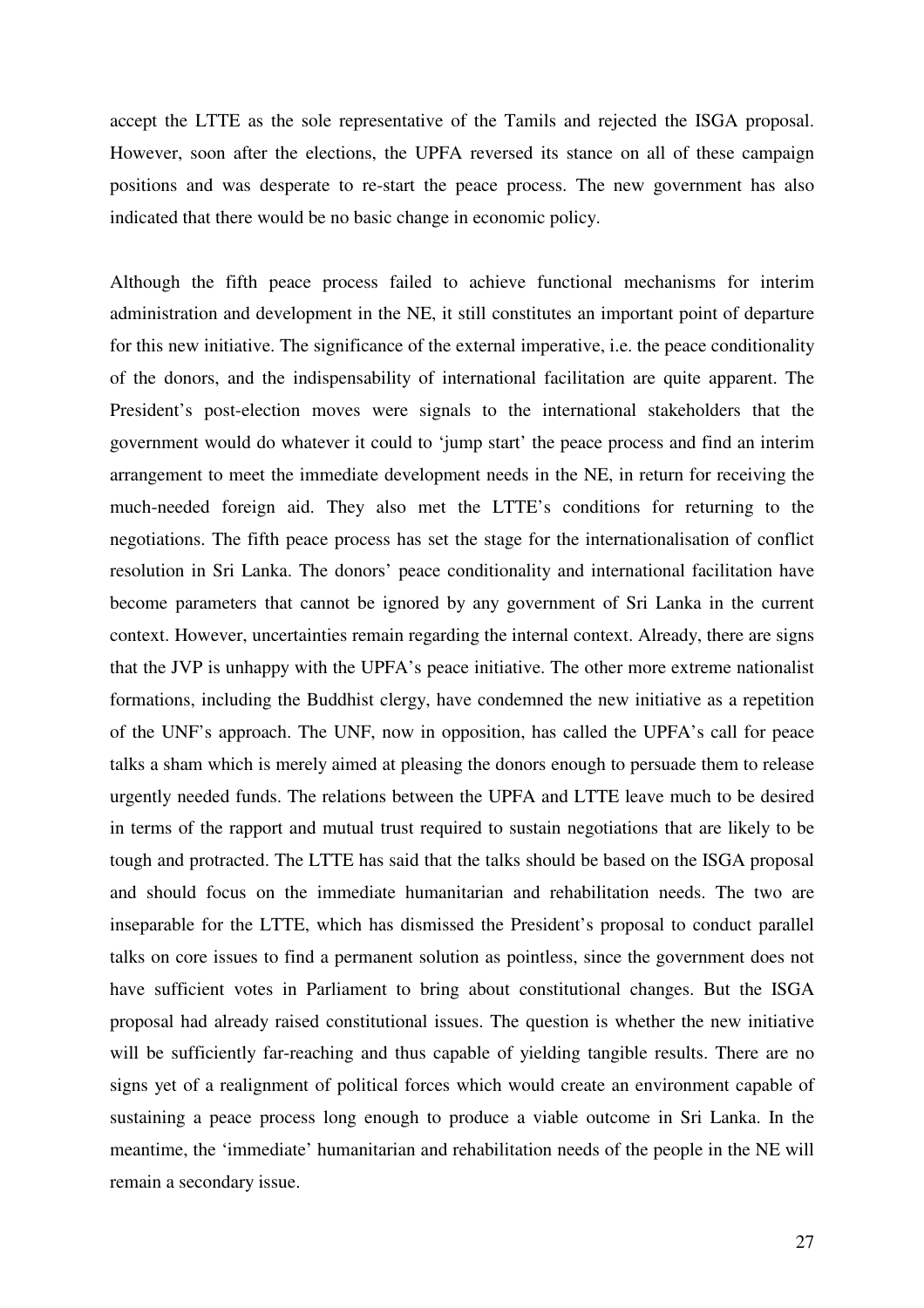## **References**

- Asian Development Bank, United Nations, World Bank (2003). Assessment of Needs in the Conflict Affected Areas of the North East (Draft). Colombo: ADB, UN, World Bank.
- Balasingham, A. (2000). The Politics of Duplicity Revisiting the Jaffna Talks*.* Surrey: Fairmax.
- Balasingham, A. (2004). War and Peace. Armed Struggle and Peace Efforts of Liberation Tigers*.* Mitcham, UK: Fairmax.
- Bose, S. (1994). State, Nation, Sovereignty Sri Lanka, India and the Tamil Eelam Movement. London: Sage.
- Bush, K. (1999). The Limits and Scope for the Use of Development Assistance Incentives and Disincentives for Influencing Conflict Situations. Case Study: Sri Lanka. Paris: OECD.
- Carbonnier, G. (1998). Conflict, Postwar Rebuilding and the Economy: A Critical Review of the Literature. WSP Occasional Paper No 2, UNRISD.
- De Silva, K. M. (1998). Reaping the Whirlwind Ethnic Conflict, Ethnic Politics in Sri Lanka. New Delhi: Penguin Books.
- Edrisinha, R. (1998). 'Trying Times: Constitutional attempts to resolve armed conflict in Sri Lanka', in Accord, Demanding Sacrifice: War and Negotiation in Sri Lanka. http://www.c-r.org/accord/sri/accord4/trying\_times.shtml (visited 15 May 2004)

Goodhand, J. (2000*).* Aid, Conflict and Peacebuilding in Sri Lanka. London: DFID.

Japan Bank for International Cooperation (2003). *Conflict and Development: Roles of JBIC.*  Development Assistance Strategy for Peace Building and Reconstruction in Sri Lanka. Tokyo: JBIC.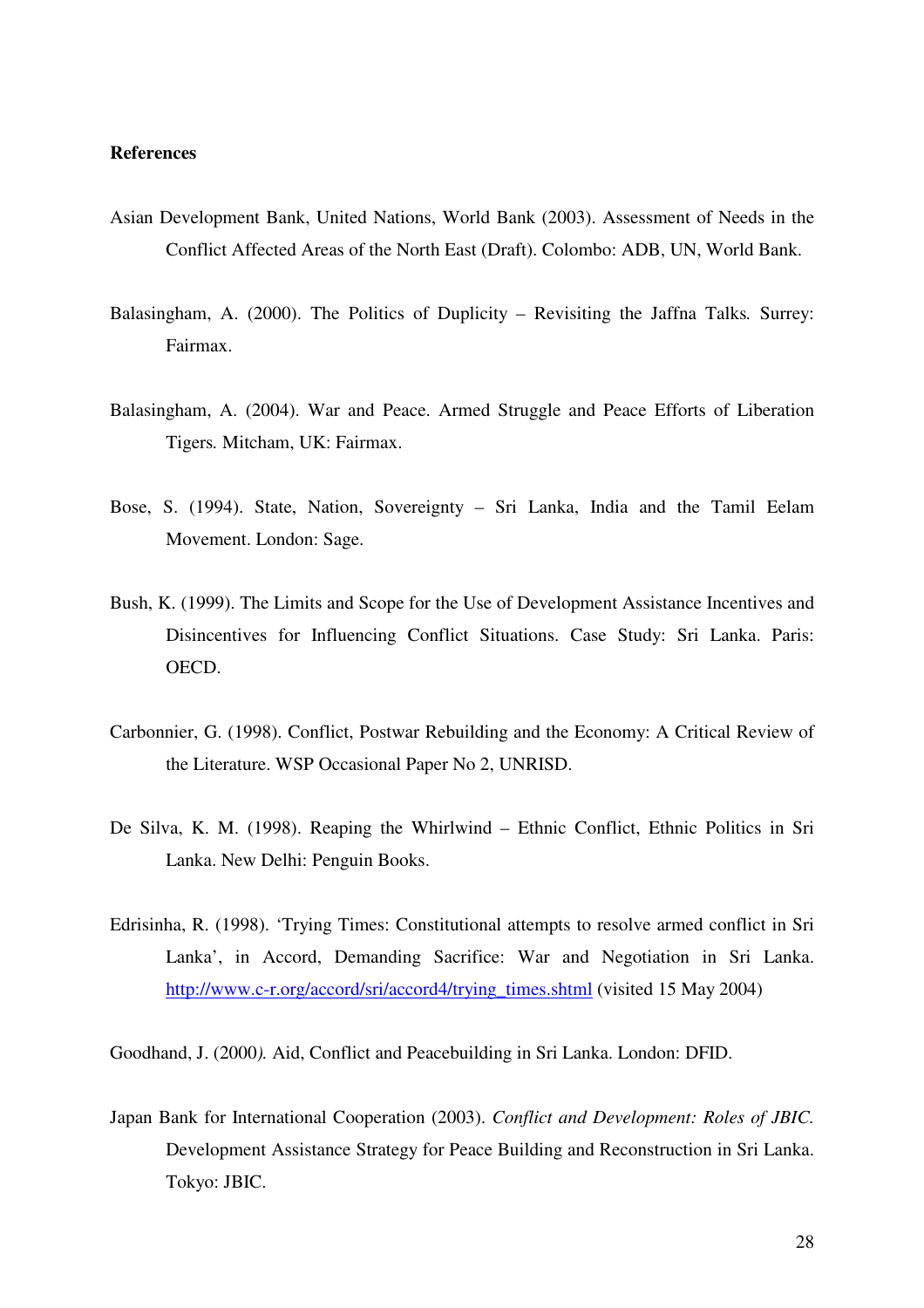- Loganathan, K. (1996). Sri Lanka Lost Opportunities, Past Attempts at Resolving Ethnic Conflict. Colombo: University of Colombo.
- LTTE (2003). The proposal by the Liberation Tigers of Tamil Eelam on behalf of the Tamil people for an agreement to establish an interim self-governing authority for the Northeast of the island of Sri Lanka. Kilinochchi: LTTE Peace Secretariat. http://www.ltteps.org ( visited 2 November 2003).

National Peace Council (1998). The Cost of War. Colombo: NPC.

- Ofstad, A. (2002). 'Countries in Violent Conflict and Aid Strategies: The case of Sri Lanka' World Development 30(2): 165-180.
- Shanmugaratnam, N. (2002). 'Challenges to Peacebuilding and Development in the Interim Phase: A Political Economic Perspective', Proceedings of the Conference on The Role of Transitional Arrangements in Negotiating a Political Settlement in Sri Lanka, 2<sup>nd</sup> Workshop of the Locarno Process, Murten, Switzerland, 15-17 April 2002. Colombo: Centre for Policy Alternatives.
- Shanmugaratnam, N. (2003). 'Development and War in Sri Lanka: A review of the conflict and a note on challenges facing future research to promote peace and reconciliation'. In A. Närman and K. Karunanyake (eds), Towards a New Regional and Local Development Research Agenda. Gothenburg: Gothenburg University.
- Sriskandarajah, D. (2003). 'The Returns of Peace in Sri Lanka: the development cart before the conflict resolution horse?' Journal of Peacebuilding & Development, Vol No.2: 21-35
- Stokke, K. (1997). 'Authoritarianism in the age of market liberalism in Sri Lanka'. Antipode, 29(4): 437-455.
- Stokke, K. (1998). 'Sinhalese and Tamil nationalism as post-colonial political projects from "above", 1948-1983'. Political Geography, 17(1): 83-113.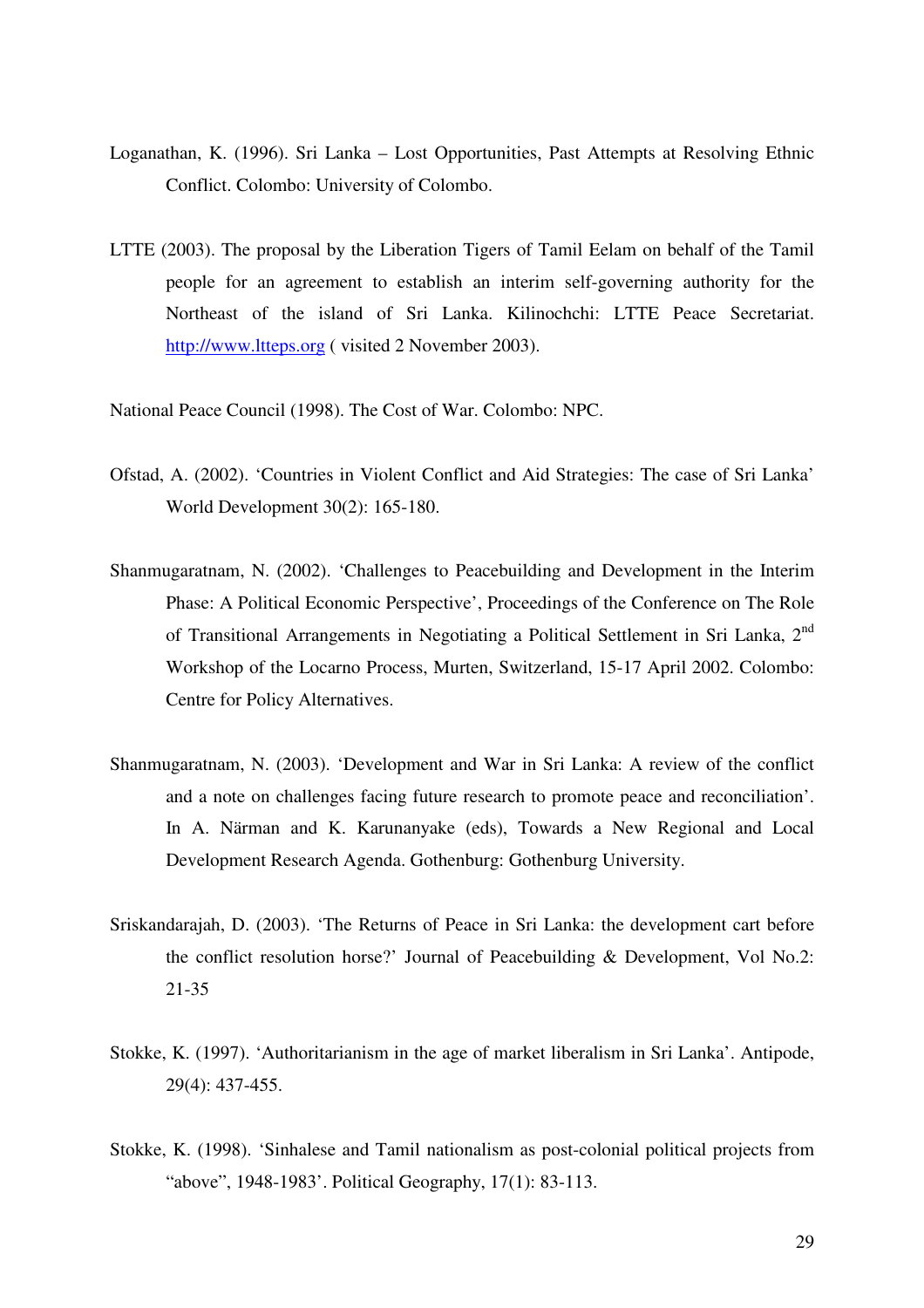- Uvin, P. (2002). 'On high moral ground: the incorporation of human rights by the development enterprise'. *Praxis* 17(2002), http://fletcher.tufts.edu/praxis/xvii/Uvin.pdf (visited 20 January 2003)
- Uyangoda, J. and Perara, M. (2003). Sri Lanka's Peace Process 2002. Critical Perspectives*.* Colombo: Social Scientists' Association.
- World Bank (1998**)**. Post-Conflict Reconstruction: The Role of the World Bank*.* Washington D.C.: World Bank.
- World Bank (2000). Sri Lanka Recapturing Missed Opportunities. Report No. 20430-CE, June 16. Washington D.C.: World Bank.
- World Bank (2001). Sri Lanka Country Assistance Evaluation, January 2001, Operational Department Report No. 21771. Washington D. C.: World Bank.

 $\overline{a}$ <sup>1</sup> Encouraged by this political breakthrough, donors at this conference made an initial commitment of USD 70 million for rehabilitation. Even though this was a small amount in comparison with the total rehabilitation needs of the NE, the government and the Tamil Tigers interpreted it as a positive gesture from the donors, understanding that they wanted to see progress in the peace process before making major commitments.

 $2A$  situation of dual power was already in existence when the fourth peace process began. However, in the years preceding the fifth peace process, the LTTE had expanded the areas under its direct and indirect control, and developed more elaborate and formalised organs of power.

<sup>&</sup>lt;sup>3</sup> Throughout the late 1990s and after 2000, Sri Lankan and foreign media frequently reported on the increasing numbers of deserters from the armed forces and the failure of the government's recruitment drives to achieve their targets.

<sup>&</sup>lt;sup>4</sup> The National Peace Council took the initiative in this regard together with the Marga Institute (a nongovernmental research organisation in Colombo). The study, entitled 'The Cost of War', was used by peace groups in their campaigns and also received wide publicity in the local media (National Peace Council 1998).

<sup>5</sup> Indeed, it can be argued that the negotiations were de facto conducted between the governments of India and Sri Lanka, while the Tamil organisations had their influence severely curtailed.

<sup>&</sup>lt;sup>6</sup> For detailed treatment of Sri Lanka's ethnic conflict and past peace processes, see Bose (1994), De Silva (1998) and Loganathan (1996). See also Chapter 4 (Peace Processes: Past and Present) in Japan Bank for International Cooperation (2003).

 $<sup>7</sup>$  'Restoration of normal civilian life' was one of the phrases used in the official communications from the LTTE</sup> leader Pirapaharan to President Kumaratunge. For a documentation of the correspondence between Pirapaharan and Kumaratunga prior to and during the abortive peace talks of 1995, and the LTTE's assessment of the peace process, see Balasingham (2000).

 $8$  The bans in the US (1997), Canada (2001), Britain (2001) and Australia (2001) had serious implications for the LTTE's international fund-raising and political campaigns conducted by the large numbers of its Lankan Tamil supporters living in these countries. During 1995-2001, the Kumaratunge government actively lobbied the governments of these and other Western countries, where resident Lankan Tamils were engaged in fund raising and campaigning for the LTTE, to ban the organisation as 'terrorist'. The US was the first to respond. India banned the LTTE in 1992 after the assassination of Rajiv Gandhi by a female suicide bomber from the LTTE. The bans internationally disadvantaged the LTTE vis-à-vis the government.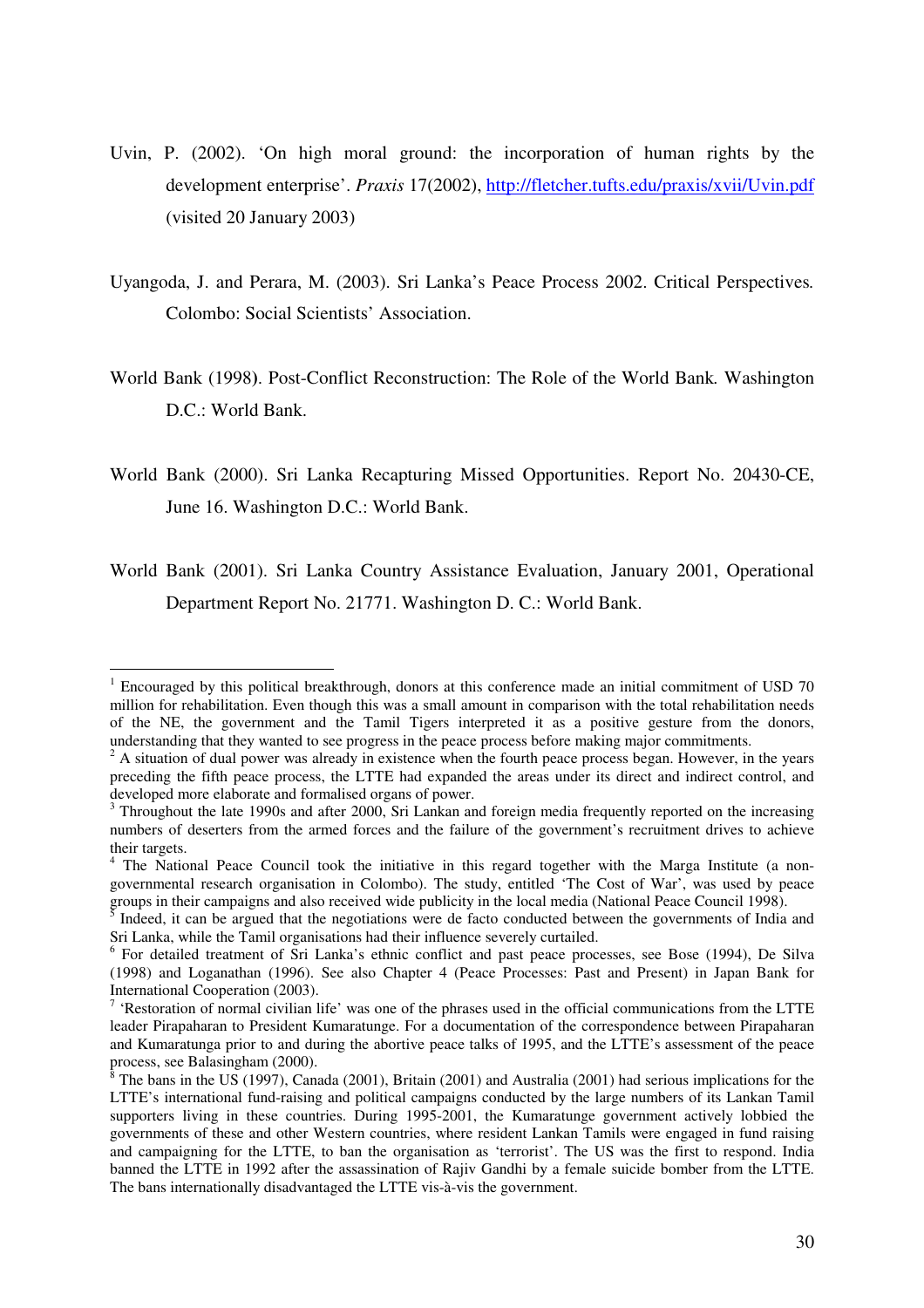<sup>9</sup> Statement of the Royal Norwegian Embassy, Colombo, 3 November 2002.

<sup>10</sup> The international NGOs include CARE, World University Service (WUS)-Canada, Forut (Norway) and Save the Children (UK and Norway). GTZ, an agency funded by the German government, was involved in rehabilitation of local infrastructure and clean drinking water projects. Domestic NGOs such as Sarvodhaya, Sewa Lanka and several smaller organisations were also involved in rehabilitation work in the NE.

 $11$  The first author refers here to discussions with academics and political observers in Colombo and Jaffna. He had also carried out fieldwork in the NE on war and rural livelihood recovery at different times in 2001-2002 and had many opportunities to join informal discussion groups and also speak at seminars and workshops in Colombo on the peace process and development of the NE in 2002-2003.

<sup>12</sup> Tamilnet, http://www.tamilnet.com/ (last visited April 25, 2003). For the interview with the Ambassador, see *The Lanka Academic* http://www.theacademic.org (last visited April 24, 2003).

<sup>13</sup> The Movement for National Land and Agricultural Reform (MONLAR) spearheaded a million-signature campaign against Regaining Sri Lanka and the PRSP. The Alliance for the Protection of National Resources and Human Rights, a coalition of 130 trade unions, farmers', fishermen's and women's organisations and left-leaning and environmental groups, has conducted sustained campaigns throughout the country outside the NE against 'Regaining Sri Lanka' and the PRSP. For relevant information see: http://www.geocities.com/monlarsrilanka/publications/documentsandstatements/documentsandstatements.htm

 $\frac{14}{14}$  In the early 1990s the Bank added the notion of 'good governance', covering public sector management, transparency, accountability and the legal framework (rule of law) to the 'economic' conditionalities of structural adjustment. This addition was expected to facilitate more successful implementation of structural adjustment programmes in countries in which they failed to show expected results in the 1980s. The 'good governance agenda', as noted by Uvin (2002) 'was explicitly designed to be the complement, the political extension, of structural adjustment'.

<sup>15</sup> In fact, donors had supported development projects that had adverse effects on ethnic relations even before the advent of the war. The massive Accelerated Mahaweli Project launched by the UNP government soon after it came to power in 1977 was a case in point. Originally this project had a time horizon of 30 years and included Tamil majority areas. However, the Accelerated version telescoped the time horizon to five years and excluded the Tamil majority areas.

The project created inter-ethnic tensions and a deep feeling of exclusion among Tamil farmers in the border areas (Bush 1999, Shanmugaratnam 2002). In its 'Country Assistance Evaluation' of January 2001, the World Bank admitted that its assistance 'had not been sufficiently supportive of ethnic harmony' and stated that the 'conflict areas of the North and East, where the Tamil-speaking population lives, however, did not benefit from Bank-supported projects (in fact, through the early 1980s, the Bank actually supported unbalanced resettlement and irrigation investments)' (World Bank, Sri Lanka 2001: 9 para 2.17).

<sup>16</sup> Regarding the budget deficit, the IMF had advised that it should be kept below 8.5 per cent of GDP. The government had to set out the budget in light of this constraint and the overall conditionality of the IFIs that public expenditure should be reduced. As a result, it continued to allocate large proportions of domestic resources to defence while more severely cutting down on public expenditure in other sectors. The IFIs did not object to the rising defence expenditure at this stage but were not happy with the lack of 'fiscal discipline' as during 1994-2001 the budget deficit exceeded the set limit more often than not. This behaviour of the IFIs was not unique to the Sri Lankan case in the 1990s. It has been pointed out that in countries affected by civil war, the IFIs were too rigorous in public expenditure reduction but not rigorous enough on the reallocation of domestic resources from the military to programmes which would promote peace and democracy (Carbonnier 1998). <sup>17</sup> *Sri Lanka Monitor*, December 2000, 1.

<sup>18</sup> The phraseology was obviously inspired by the *Development Assistance Committee Guidelines on Conflict*, *Peace and Development Cooperation*, OECD Paris (1997). The Forum was attended by representatives from 12 countries, including Japan, the US, Britain and Norway, the European Commission and OECD, and several institutions including the World bank, Asian Development Bank, IMF and the UNDP.

<sup>19</sup> The economy was in deep trouble when the UNF took over the government in December 2001. It recorded a negative growth rate (-1.4%) in 2001 for the first time since the country's independence in 1948. In the same year, the budget deficit reached an all time high of 10. 9 per cent of GDP, largely due to high levels of defence spending, public debt exceeded the GDP and investments fell in comparison with previous years. Furthermore, the IMF, dissatisfied with the PA government's handling of the economy, had refused to release the second tranche of funds due in accordance with the stand-by arrangement agreed in July 2001. It was also an exceptionally bad year for the government in its war against the LTTE, which launched a daring attack on the central air force base and the country's only international airport adjoining it. The damage was severe in terms of direct losses of military and passenger aircraft and the impact on international trade, investment and tourism.

<sup>20</sup> The allocation for the Ministry of Rehabilitation, Resettlement and Refugees was a mere LKR 2.8 billion compared with the 67.4 billion (or 20% of the total budget) appropriated for the Ministries of Defence and